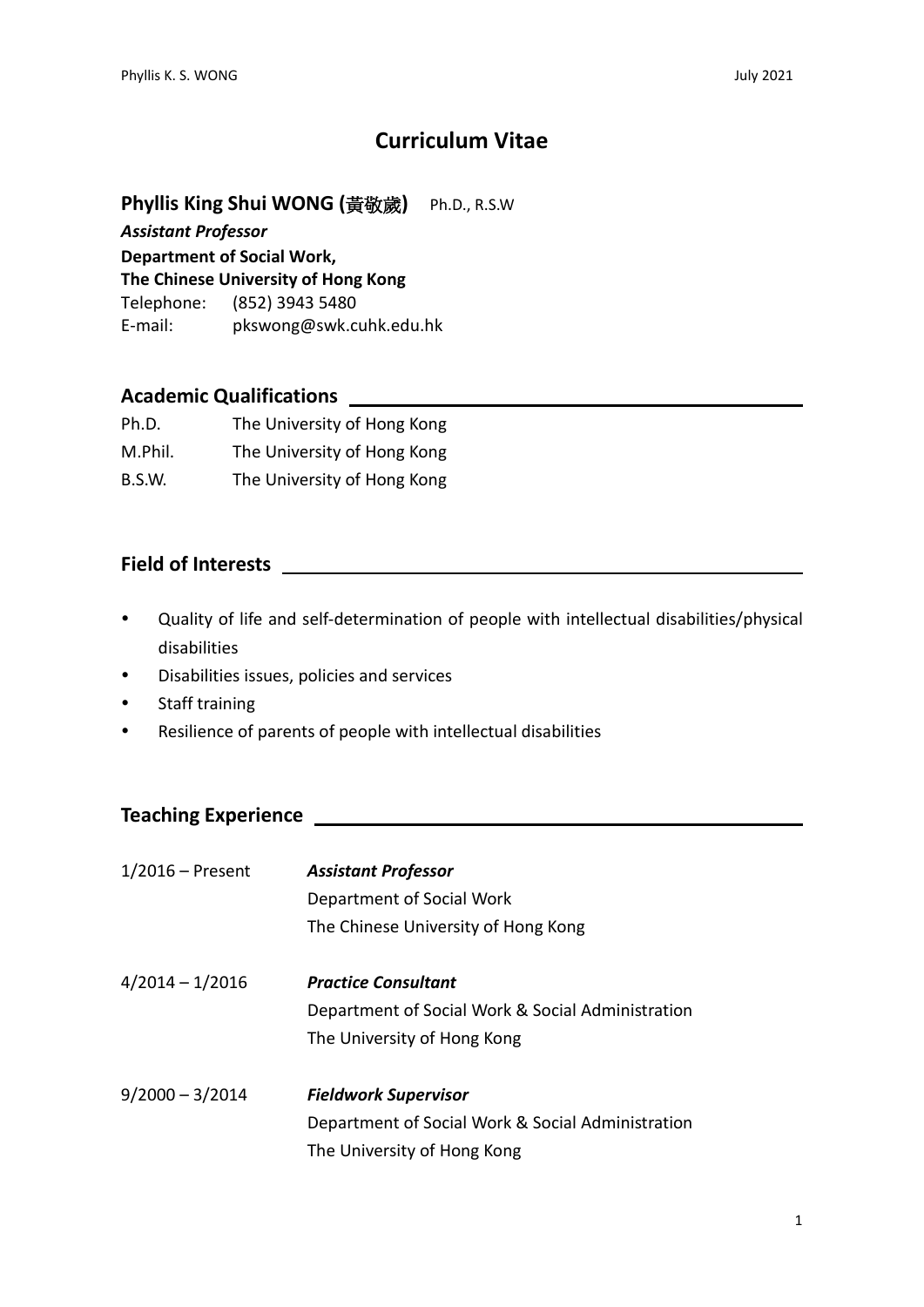#### **Honours & Awards**

- (2019) *Internationalisation Faculty Mobility Scheme (Outbound) for 2019–20* awarded by The Chinese University of Hong Kong
- (2016) *Best Oral Presentation Award* awarded by The 8th International Conference on Social Work in Health and Mental Health
- (2012) *HKU 81 Inclusion Fund* awarded by the CEDARS of the University of Hong Kong
- (2010) *Best Abstract Award (Researcher)* awarded by the 2010 Joint World Conference on Social Work and Social Development: the Agenda
- (2010) *Certificate of Recognition on the Achievement of Excellence in Promoting Equal Opportunities* awarded by the Equal Opportunity Unit of the University of Hong Kong

#### **Professional Qualifications and Memberships**

- (2010 Now) International Association for the Scientific Study of Intellectual and Developmental Disabilities (IASSID) – Active Member
- (2009 Now) American Association on Intellectual & Developmental Disabilities (AAIDD) – Active Member
- (2000 Now) Hong Kong Social Workers Association Life Member
- (1998 Now) Hong Kong Social Workers Registration Board Registered Social Worker

# **University Teaching Experience**

#### At CUHK

(2018 - Present) Elective course 'Social Work With People with Disabilities' (SOWK6909)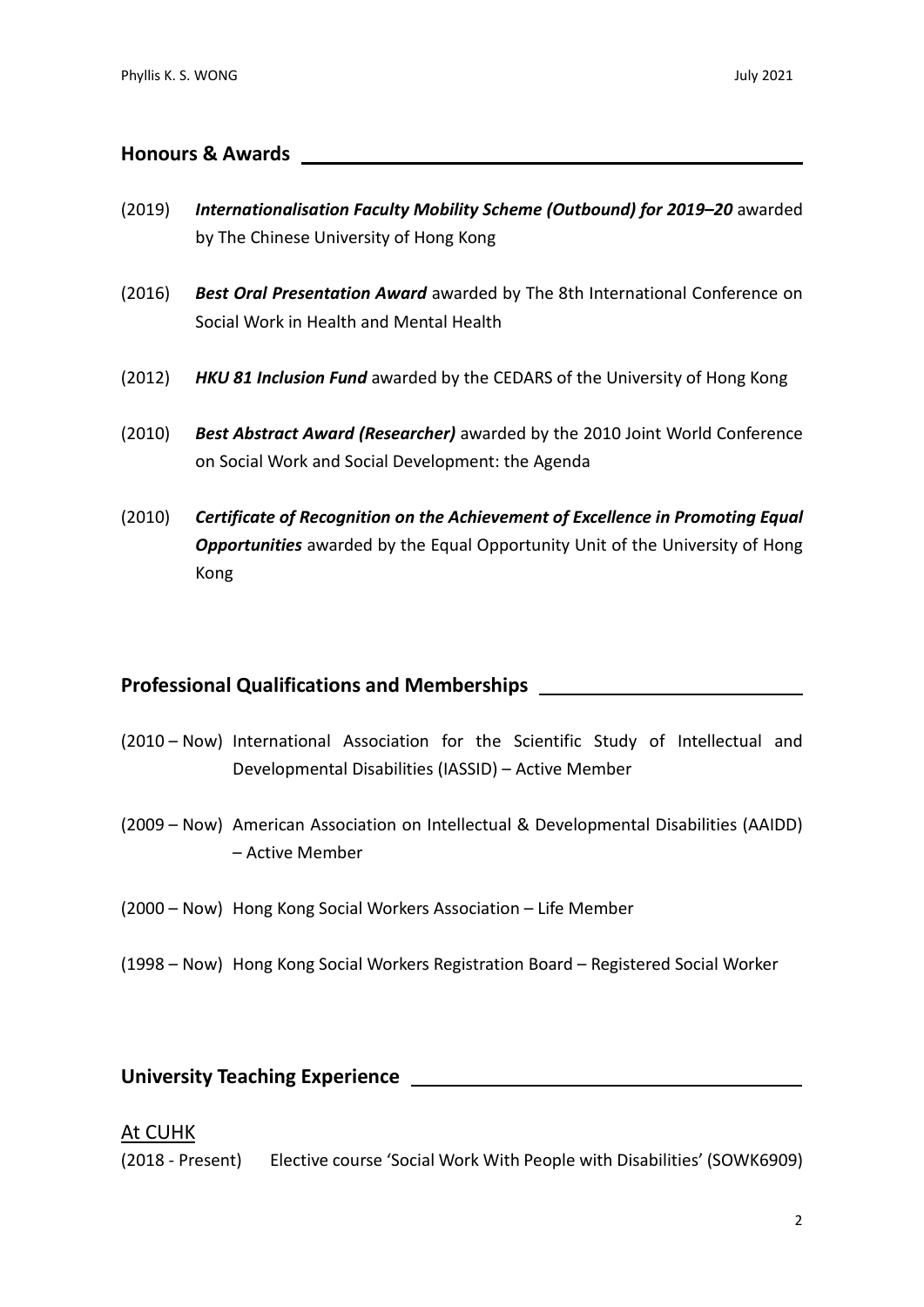for students of Master of Social Science in Social Work (MSSc in Social Work)

- (2018) Seminar on Selected Topic 'Social Work With People with Disabilities' (SOWK6510) for students of Master of Social Science in Social Work (MSSc in Social Work)
- (2016 Present) 'Family Counseling/Family Education Project' (SOWK6013) for students of Master of Arts Programme in Family Counselling and Family Education (MAFCFE)
- (2016) Seminar IV 'Social Work with People with Special Needs' (SOWK4540) for year 4 students of Bachelor of Social Science in Social Work (BSSc in Social Work)
- (2016) Core course 'Programme Evaluation' (SOWK5810F) for students of Master of Arts Programme in Family Counselling and Family Education (MAFCFE)
- (2016 2017) Core course 'Programme Evaluation' (SOWK5810S) for students of Master of Arts in Social Service Management (MASSM)

#### At HKU

- (2006 2015) Core course 'Social Work Practice Laboratory Training I & II' (SOWK3014 & 3015) for BSW students
- (2003 2015) Elective course 'An Inspiring Journey: Working with People with Disabilities' (SOWK2098 / SOWK6246) – Sole teacher, for BSW, MSW, and other departments/faculties undergraduate students
- (2012 2013) Core course 'Problem-based Learning: Social Work Theory and Practice' for BSW students
- (2010 2012) Common core course 'Being Different: Understanding People with Disabilities' (CCHU9010) – Co-teaching, for all undergraduate students
- (2000 2015) Mainly supervising fieldwork students who have placements in the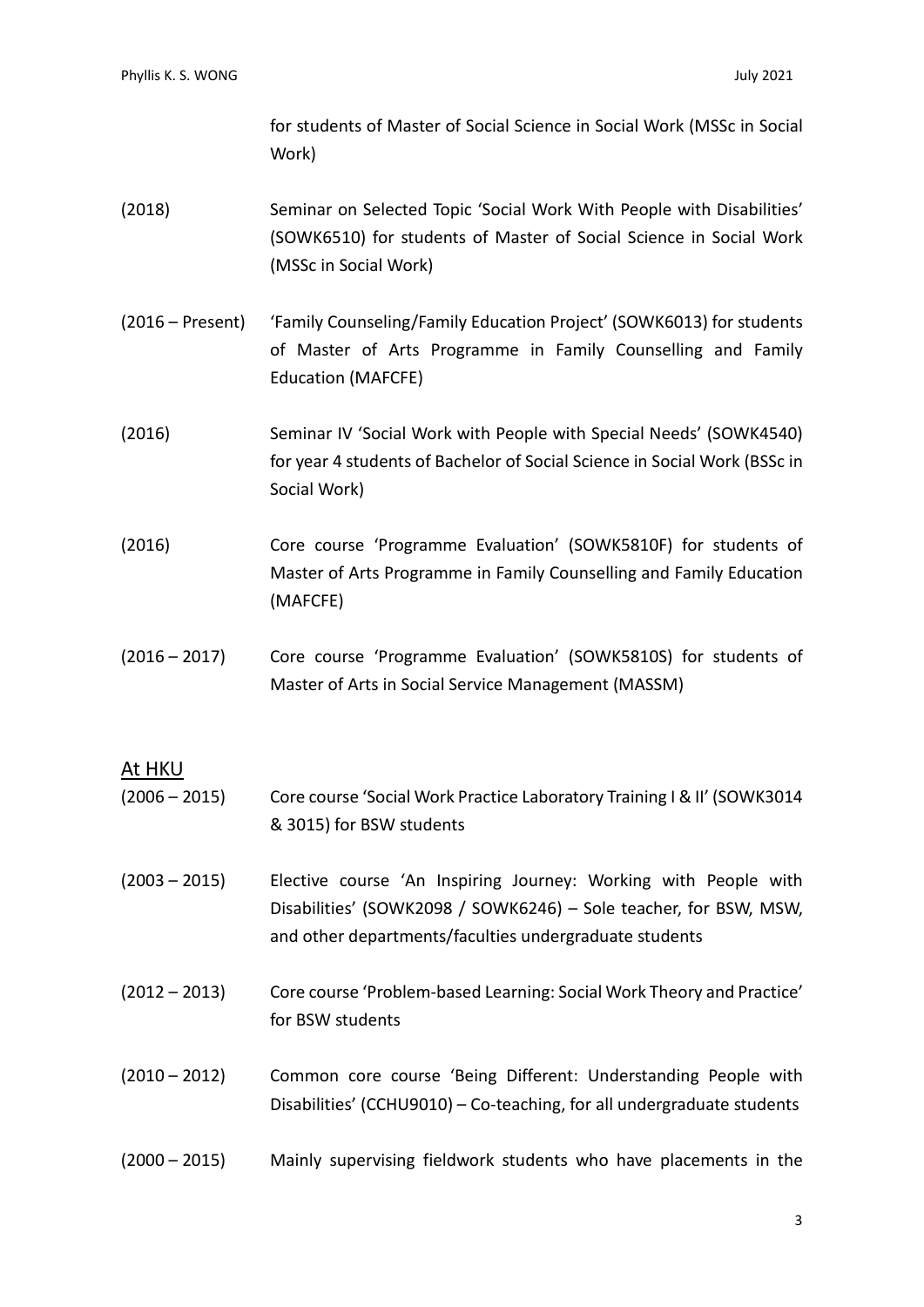#### disabilities field

#### **Postgraduate Supervision Experience**

#### At CUHK

| (2016 – Present) Doctoral study panel chair of 1 Ph.D. student   |
|------------------------------------------------------------------|
| (2016 – Present) Doctoral study panel member of 4 Ph.D. students |

#### **Curriculum Design and Development**

| At HKU          |                                                                                                                                        |
|-----------------|----------------------------------------------------------------------------------------------------------------------------------------|
| $(2014 - 2015)$ | Co-worked in production of Community Development (Teaching)<br>Video for the Social Work Practice Laboratory Training                  |
| $(2013 - 2014)$ | Co-worked in the reform of the 'Community Development' Curriculum<br>of the Social Work Practice Laboratory Training                   |
| (2013)          | Co-worked in development of the 'Disability' part of Gerontology and<br>Disability Concentration for the MSW Programme 2015-16 onwards |
| $(2009 - 2011)$ | Co-worked in development of the video manuals of casework and<br>groupwork for the Social Work Practice Laboratory Training            |
| $(2008 - 2010)$ | Co-worked in development of the Common core course 'Being<br>Different: Understanding People with Disabilities'                        |
| $(2003 - 2004)$ | Developed the course 'An Inspiring Journey: Working with People with<br>Disabilities'                                                  |

# **Publications (International)**

### Refereed Journal Articles (IF = Impact Factors; Q=Quartile)

1. Wong, P. K. S. (2021). Searching for a dynamic equilibrium in decision making: the voices of adults with mild intellectual disability and their significant others in Hong Kong. *Disability and Rehabilitation*. doi.org/10.1080/09638288.2021.1925978 (SSCI,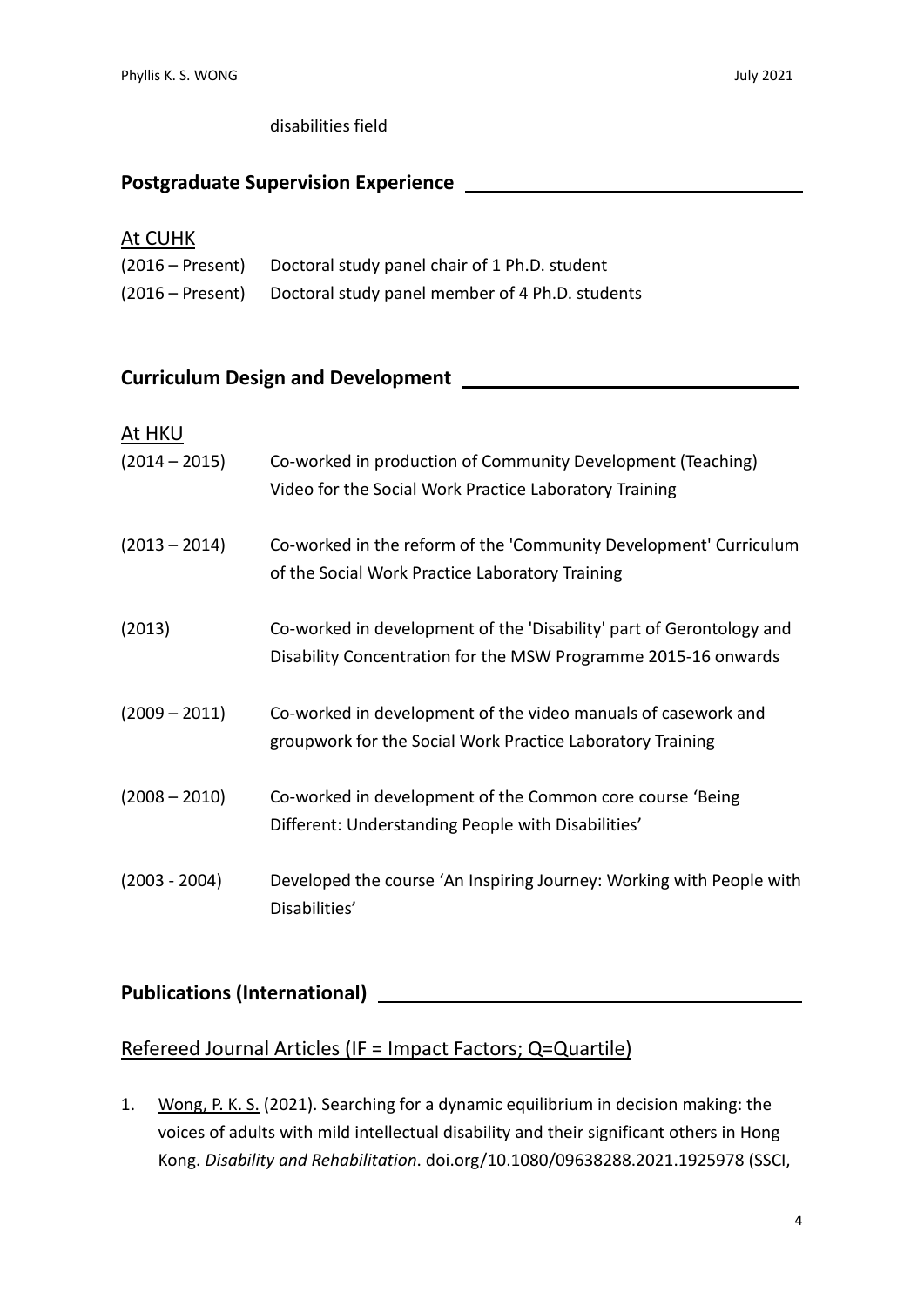Q1).

- 2. Wong, P. K. S., Wong, Y. C., & Kwan, C. L. (2020). Development and validation of the scale on staff valence under ICF-based practice (SSV-ICF). *Disability and Rehabilitation*. doi.org/10.1080/09638288.2020.1799247 (SSCI, Q1).
- 3. To, S. M., Wong, P. K. S., Tam, C. H. L., Kwok, K., & Lau, C. D. (2019). Sexual Compulsivity, Sexual Self-Concept, and Cognitive Outcomes of Sexual Behavior of Young Chinese Hong Kong Males with Compulsive Sexual Behavior: Implications for Intervention and Prevention. *Children and Youth Services Review.*
- 4. Leung, T. T. F., Wong, Y. C., Wong, P. K. S., & Chan, S. K. L. (2019). Administrative buy-in for user participation in managing social services. *Journal of Social Service Research*, [https://doi.org/10.1080/01488376.2018.1537947.](https://doi.org/10.1080/01488376.2018.1537947)
- 5. Wong, P. K. S. (2018). The Application of a Positive Behaviour Support Model for Adults with Intellectual Disabilities: A Pioneering Study in Hong Kong. *Hong Kong Journal of Mental Health, 44*(1), 4-16.
- 6. Wong, P. K. S., Wong, D. F. K., Zhuang, X. Z., & Liu, Y. (2017). Psychometric Properties of the AIR Self-Determination Scale – Chinese Version (AIR SDS-C) for Chinese People with Intellectual Disabilities. *Journal of Intellectual Disability Research* , *61*(3), 233-244 doi:  $10.1111/$ jir.12343 (IF = 2.07 at the year of 2015; Quartile in Categories 'Rehabilitation' and 'Special Education' =  $Q1$ )
- 7. Wong, P. K. S., Fong, K. W. & Lam, T. L. (2015). Enhancing the Resilience of Parents of Adults with Intellectual Disabilities through Volunteering: An Exploratory Study. *Journal of Policy and Practice in Intellectual Disabilities, 12* (1), 20-26. doi: 10.1111/jppi.12101 (5-Year IF = 1.041)
- 8. Wong, P. K. S., Wong, D. F. K., Schalock, R. L. & Chou, Y-C. (2011). Initial validation of the Chinese Quality of Life Questionnaire – Intellectual Disabilities (CQOL-ID): A cultural perspective. *Journal of Intellectual Disability Research, 55* (6), 572-580*.* doi: 10.1111/j.1365-2788.2011.01412.x (IF = 1.877 at the year of 2011; Quartile in Category 'Rehabilitation' and 'Special Education' = Q1)
- 9. Wong, P. K. S. & Wong, D. F. K. (2008). Enhancing staff attitude, knowledge and skills in supporting self-determination of adults with intellectual disability in residential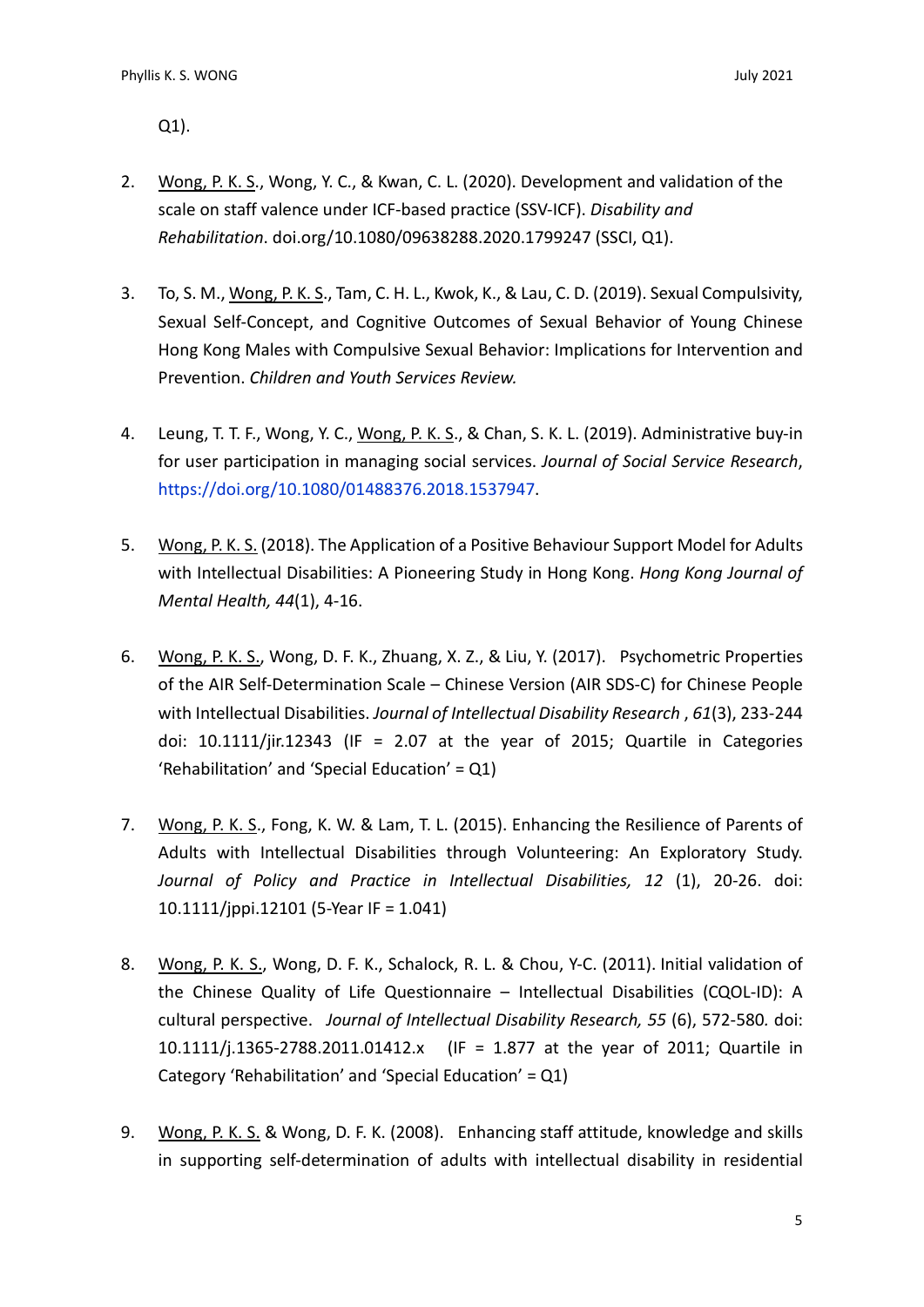settings - A pretest-posttest comparison group design. *Journal of Intellectual Disability Research*, *52* (3), 230-243. doi: 10.1111/j.1365-2788.2007.01014.x (IF = 1.853 at the year of 2008; Quartile in Category 'Rehabilitation' and 'Special Education'  $= Q1$ 

#### Invited Journal Reviewer

- (2018) Reviewed a manuscript of *Journal of Intellectual Disability Research* (2017 Impact Factor = 2.026)
- (2018) Reviewed a manuscript of *Asia Pacific Journal of Social Work and Development* (2016 Impact Factor = 0.310)
- (2017) Reviewed a manuscript of *Asia Pacific Journal of Social Work and Development* (2016 Impact Factor = 0.310)
- (2016) Reviewed a manuscript of *Hong Kong Journal of Social Work*
- (2016) Reviewed a manuscript of *Applied Research in Quality of Life* (2015 Impact Factor = 0.894)
- (2016) Reviewed a manuscript of *Research in Developmental Disabilities* (2015 Impact Factor = 1.877)
- (2013) Reviewed a manuscript of *Journal of Policy and Practice in Intellectual Disabilities*.
- (2011) Reviewed a manuscript of *The British Journal of Developmental Disabilities*.
- (2011) Reviewed a manuscript of *Social Work in Mental Health*.
- (2010) Reviewed a manuscript of *Intellectual and Developmental Disabilities* (2010 Impact Factor = 1.000).
- (2010) Reviewed a manuscript of *Social Work in Mental Health*.
- (2008) Reviewed a manuscript of *Journal of Health Care for the Poor and Underserved* (2008 Impact Factor = 0.880).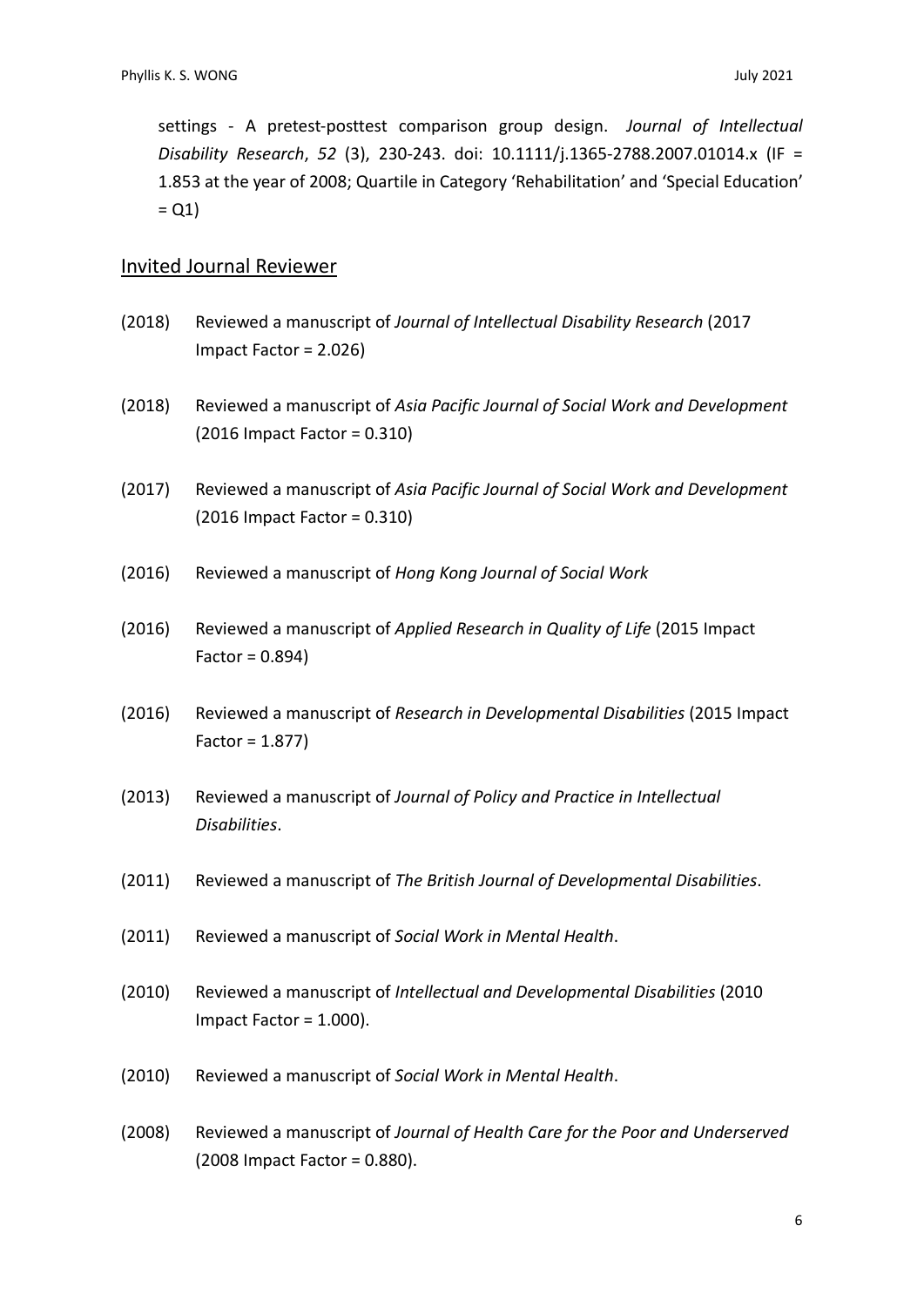#### Conference Papers

- 1. Wong, P.K.S., Yeung, R.C.F, & Fung, M.H.Y. (2017, June). Impact of Caring on Hong Kong Family Caregivers of People with Disabilities. Conference paper at the 3rd Transforming Care Conference: Innovation and Sustainability, Milan, Italy.
- 2. Wong, P. K. S. (2004). Staff training workshop on enhancing the quality of life of adolescents with intellectual disabilities: A Hong Kong experience. In E. Okuno (Ed.), *Refined concept and programs of social rehabilitation – A Rehabilitation International Social Commission Report* (pp. 19-29). Social Commission of Rehabilitation International.
- 2. Wong, P. K. S. (2003). Staff training programme on facilitating self-determination of adults with intellectual disabilities  $-$  A Hong Kong experience. Proceedings of  $16<sup>th</sup>$ Asian Conference on Mental Retardation, 205-215.

#### Publication (Overseas)

- 1. Wong, P. K. S. (2019). Intellectual disability in Hong Kong: Then and now. In J. Walmsley & S. Jarrett (Eds.), Intellectual disability in the twentieth century: Transnational perspectives on people, policy, and practice. Bristol, UK: Policy Press.
- 2. Wong, P. K. S. (2007). Staff training workshop on enhancing the quality of life of adolescents with intellectual disabilities: A Hong Kong experience. In E. Okuno (Ed.), *Social functioning Ability* (pp. 250-260). Japan: 中央法規出版株式會社. (In Japanese).

### **Publications (Departmental)**

#### Policy Paper

1. Wong, P. K. S. & Wong, D. F. K. (2007). Disability. In *Envisioning social welfare: Our shared future* (pp. 96-110). Hong Kong: Consultancy Team, Department of Social Work and Social Administration, The University of Hong Kong.

#### Research Reports, Books & Video

1. Wong, P. K. S. (2021). A series of public education videos on self-determination of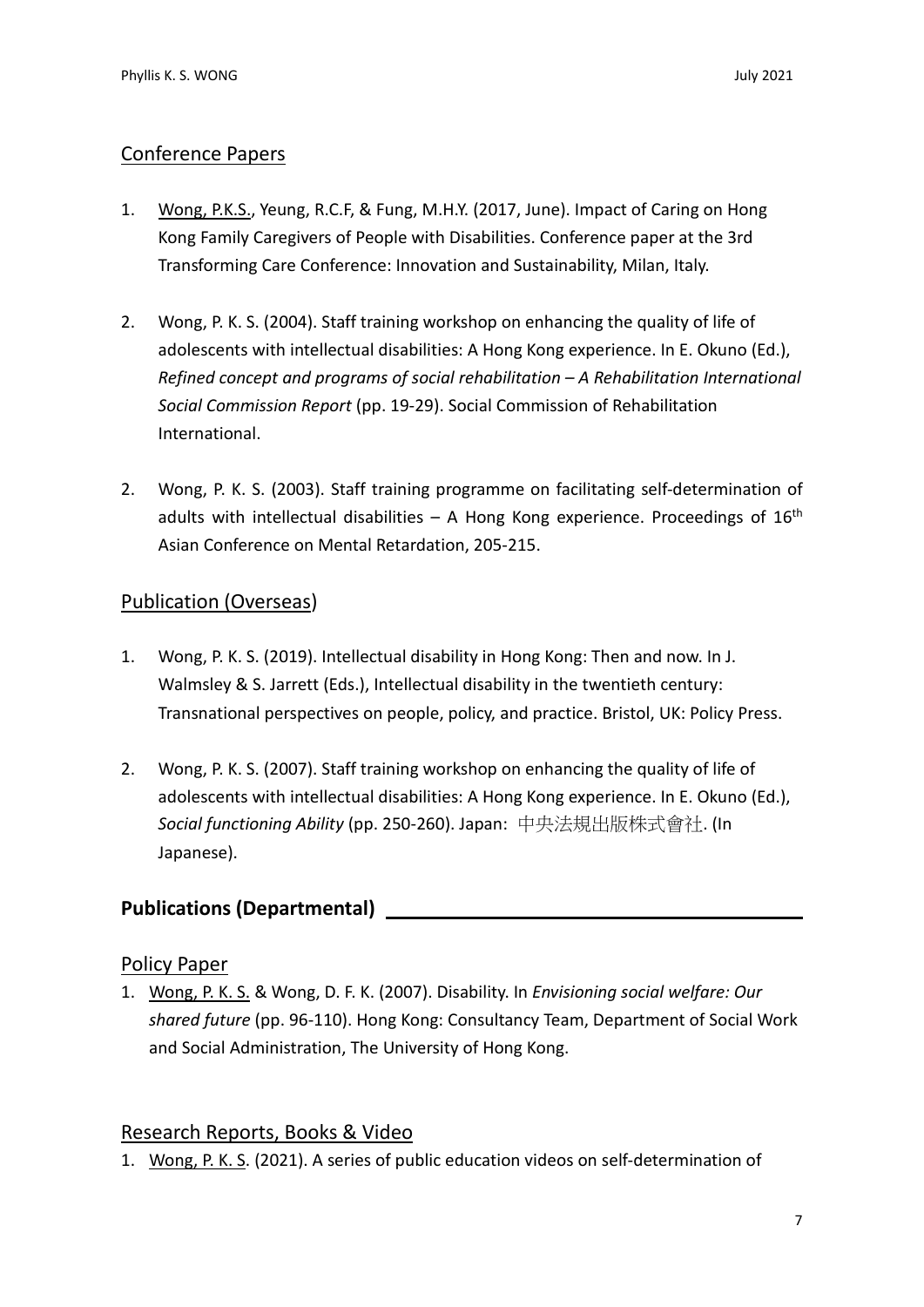people with intellectual disabilities (My Voice; Walk with Me; Supporting Skills). Hong Kong: Department of Social Work, CUHK. (Funded by Equal Opportunities Commission).

- 2. Wong, P. K. S. (2021). All about service users: Positive behaviour support practice manual. Hong Kong: Department of Social Work of CUHK and the Mental Health Association of Hong Kong. 《正向行為支持實踐分享手冊》。香港: 香港中文大學 社會工作學系及香港心理衛生會(出版 2000 本)。
- 3. Wong, P. K. S. (2019). Study report on employment situations of people with visual disabilities 2018. Hong Kong: Department of Social Work of CUHK and Hong Kong Blind Union. 《香港視障人士就業情況研究報告 2018》。香港: 香港中文大學社會 工作學系及香港失明人協進會。
- 4. Wong, P. K. S. & BSW students (2015). Days & Nights: Photos of life situations of caregivers of people with disabilities (Departmental Monograph Series: Number 57). Hong Kong: Department of Social Work & Social Administration of HKU (In Chinese, 1000 copies).《晝夜 — 殘疾人士照顧者的生活剪影》。香港: 香港大學社會工作 及社會行政學系及自強協會。(出版 1000 本)。(ISBN:978-988-13978-0-5)
- 5. Leung, G. S. M, Wong, P. K. S., Lo, J. Y. S & Hui, H. S. K. (2014). Evaluation report on social work skills laboratory course for the undergraduate students (Departmental Monograph Series: Number 55). Hong Kong: Department of Social Work & Social Administration of HKU. (ISBN: 978-962-86424-8-9)
- 6. Wong, P. K. S. & BSW students (2014). Survey Report on Sports for All: Participation of People with Physical Disabilities in Hong Kong (Departmental Monograph Series: Number 56). Hong Kong: Department of Social Work & Social Administration of HKU (In Chinese, 1000 copies).《肢體殘疾人士普及體育調查報告書》。香港: 香港大學 社會工作及社會行政學系。(出版 1000 本)。(ISBN:978-962-86424-9-6).
- 7. Wong, P. K. S. (Ed.) (2013). Together we can create an inclusion lens. Hong Kong: Department of Social Work & Social Administration of HKU. (In Chinese, 1000 copies). 黃敬歲(主編)(2013)《共融眼睛看世界》。香港:香港大學社會工作及社會行 政學系。(出版 1000 本)。
- 8. Wong, P. K. S. (2012). Report on Resilience Study for the Hong Chi Caring Angel Project. Hong Kong: Department of Social Work & Social Administration of HKU &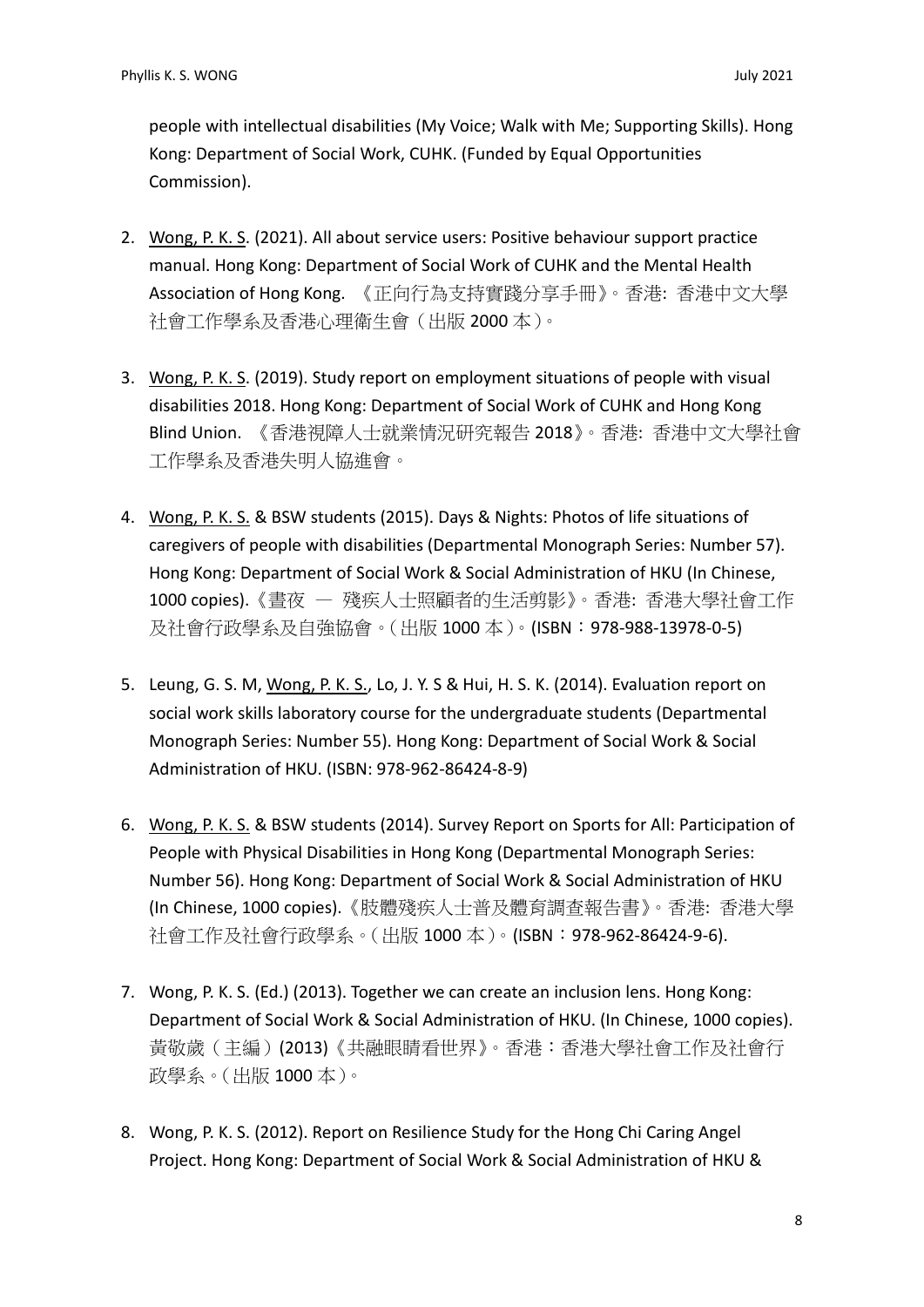Hong Chi Association. (In Chinese, 1000 copies). 黃敬歲 (2012)《匡智關愛天使振翅 計劃 - 堅韌力研究報告》。香港:香港大學社會工作及社會行政學系及匡智會。 (出版 1000 本)。

- 9. Wong, P. K. S. & BSW students (2009). Report on Investigation on the Barrier-free Environment in Chained Fast Food Shops in Hong Kong. Hong Kong: Department of Social Work & Social Administration of HKU (In Chinese, 1000 copies).《連鎖式快餐 店無障礙環境調查報告書》。香港: 香港大學社會工作及社會行政學系。(出版 1000 本)。
- 10. Wong, P. K. S. (2006). Report on Survey on Leisure Patterns and Constrains of Adults with Mild Grade Intellectual Disabilities in Tuen Mun/Yuen Long District. Hong Kong: Department of Social Work & Social Administration of HKU & Fu Hong Society. (In Chinese, 2000 copies). 黃敬歲 (2006)《屯門及元朗區輕度智障人士閒暇生活調查 報告書》。香港:香港大學社會工作及社會行政學系及扶康會。(出版 2000 本)。
- 11. Wong, P. K. S. (2004). Supporting self-determination of service users with intellectual disabilities: A staff manual. Hong Kong: Mental Health Association of Hong Kong & Department of Social Work & Social Administration, HKU. (In Chinese, 2000 copies). 黃敬歲 (2004)《智障人士自我決策 — 職員培訓手冊》。香港:香港心理衛生會 及香港大學社會工作及社會行政學系。(出版 2000 本)。
- 12. Wong, P. K. S. (2004). Self-determination. (VCD product). Hong Kong: Mental Health Association of Hong Kong & Department of Social Work & Social Administration, HKU. (In Chinese, 2000 VCD copies). 黃敬歲 (2004)《空間自決》影片光碟。香港:香港 心理衛生會及香港大學社會工作及社會行政學系。(製作 2000 片)。
- 13. Ho, A., Hui, J. Chien, M. H., Wong, P. K. S. & Chau, C. (1999). *Report on quality of life of adults with mild grade mental handicap*. Hong Kong: APSS of HKPU and St. James' Settlement. (In Chinese). 何寶英、許盧萬珍、錢文紅、黃敬歲及葉穎琪 (1999) 《輕度弱智成人生活質素調查報告》。香港:香港理工大學應用社會科學學系及 聖雅各福群會復康部。

#### **International Conference Oral Presentations**

1. (2021) *Measuring the Impact of an ICF-Based Practice on Staff Valence*. Demark (Virtual): The 24<sup>th</sup> Rehabilitation International World Congress 2021.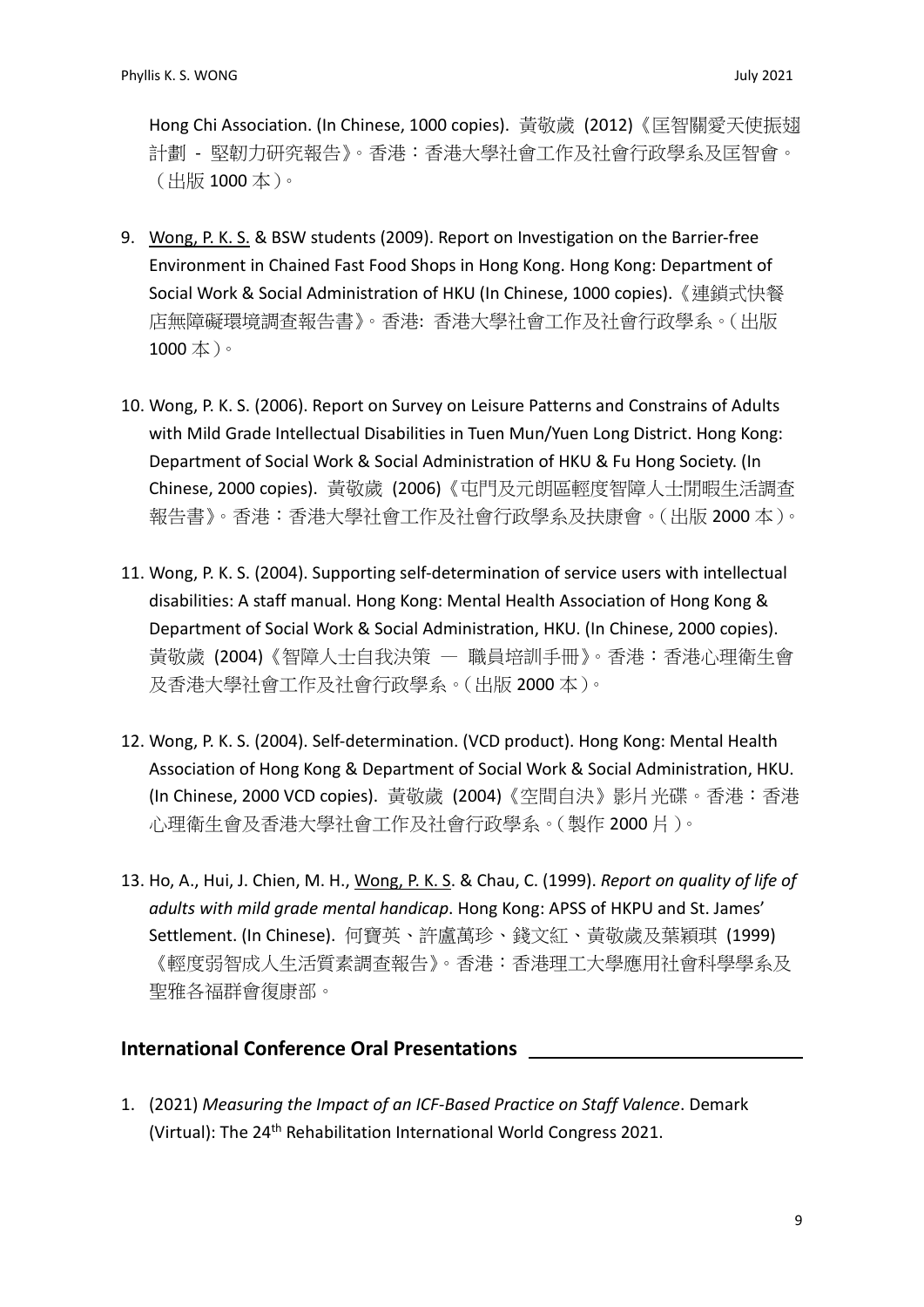- 2. (2021) *Developing protocol for self-determination group intervention for adults with intellectual disability*. Amsterdam, The Netherlands (Virtual): The 6<sup>th</sup> Europe Congress of the International Association for the Scientific Study of Intellectual and Developmental Disabilities.
- 3. (2020) *A Culturally-tailored Personal Self-Determination Enhancement Intervention for People with Mild Intellectual Disabilities and Their Caregivers in Hong Kong – A Randomised Controlled Trial*. Malaysia (virtual): International Special Education Ecosystem 2020: Reimagining Virtual Inclusiveness – Restart, Rethink, Reshape.
- 4. (2019) *The Application of a Positive Behaviour Support Model for Adults with Intellectual Disabilities: A Pioneering Study in Hong Kong*. Glasgow, Scotland, UK: The World Congress of the International Association for the Scientific Study of Intellectual and Developmental Disabilities 2019
- 5. (2019) *The Impact of Introducing an ICF-Based Practice on Staff Competency and Readiness: A Framework Development and Scale Construction*. Macau, China: Rehabilitation International Asia and Pacific Regional Conference 2019
- 6. (2018) *Expanding career opportunities with tertiary qualification? – Employment experiences of college graduates with visual disabilities in Hong Kong*. Dublin, Ireland: The Joint World Conference on Social Work, Education and Social Development 2018
- 7. (2017) *Impact of Caring on Hong Kong Family Caregivers of People with Disabilities*. Milan, Italy: The 3<sup>rd</sup> Transforming Care Conference: Innovation and Sustainability
- 8. (2016) *The Role of Relational Self-Determination in the Personal Well-being of Adults with Mild Intellectual Disabilities in Hong Kong – A Preliminary Study*. Singapore: The 8th International Conference on Social Work in Health and Mental Health 2016
- 9. (2015) *Searching an equilibrium of self-determination: voices of adults with mild intellectual disability and their significant others in Hong Kong*. Hawaii, US: The International Association for the Scientific Study of Intellectual Disabilities - The Americas Regional Congress 2015
- 10. (2015) *A Journey of Empowering Service Users and Social Work Students: Organizing an Advocacy Project in the Social Work Practice Laboratory Course*. Hong Kong:"Discovery and Innovation in Social Work Practicum Education" International Conference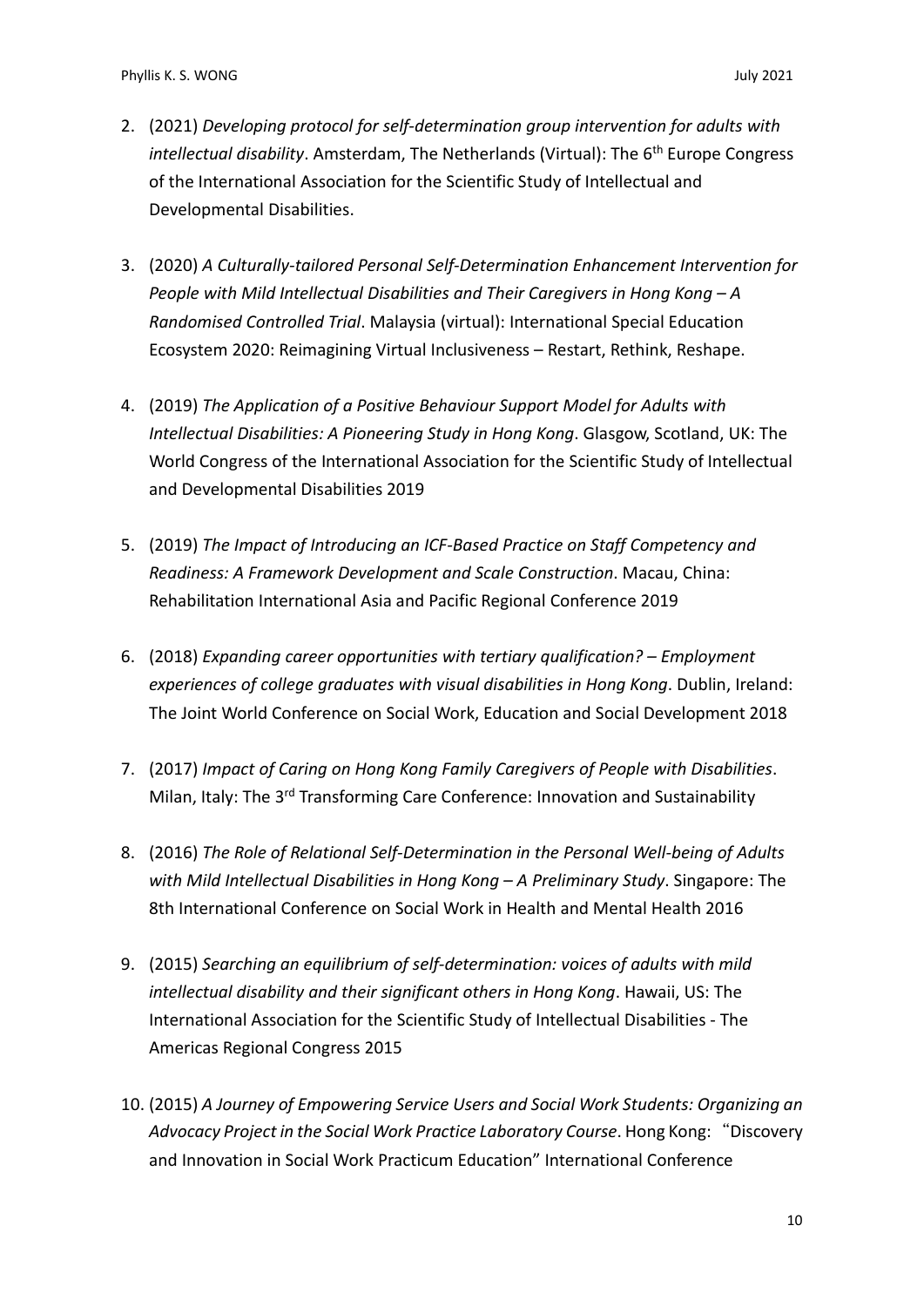- 11. (2014) *Self-Determination of People with Intellectual Disabilities in Hong Kong Context.*  Hong Kong: The 14th Annual Research Postgraduate Conference
- 12. (2013) *Developing a Framework on Personal Goals Pursuit for People with Intellectual Disabilities: An Initial Attempt.* Tokyo, Japan: The International Association for the Scientific Study of Intellectual Disabilities - The 3<sup>rd</sup> Asia Pacific Regional Congress
- 13. (2010) *Giving Students an Insightful and Reflective Learning Journey to Working with People with Disabilities: An Experience of Curriculum Planning and Teaching*. Shanghai: HKU - Fudan University (2010) Social Work Academic Conference.
- 14. (2010) *Initial Validation of the AIR Self-Determination Scale – Chinese Version (AIR SDS-C) for Chinese People with Intellectual Disabilities: A Critical Step for Developing Related Evidence-based Intervention in Chinese Societies*. Hong Kong: The 2010 Joint World Conference on Social Work and Social Development: The Agenda.
- 15. (2009) *Initial Validation of the Quality of Life Questionnaire – Chinese Version (QOL.Q-CV) for Chinese People with Intellectual Disabilities*. Singapore: The International Association for the Scientific Study of Intellectual Disabilities - The 2<sup>nd</sup> Asia Pacific Regional Congress
- 16. (2006) *Evaluating the Outcomes of a Self-Determination Group for Adults with Intellectual Disabilities – A Pretest-Posttest Control Group Design*. Hong Kong: The 5th International Conference on Social Work in Health and Mental Health.
- 17. (2004) *Evaluating a Staff Development Programme Using an Interpersonal-environment Approach in Facilitating Self-Determination of Adults with Intellectual Disabilities in Hong Kong – A Pretest-Posttest Control Group Design*. Oslo, Norway: The 20th World Congress of Rehabilitation International.
- 18. (2003) *Staff training programme on facilitating self-determination of adults with intellectual disabilities – A Hong Kong experience*. Tsukuba, Japan: The 16<sup>th</sup> Asian Conference on Mental Retardation.
- 19. (2002) *Staff training workshop on quality of life of students with intellectual disabilities – A Hong Kong experience*. Japan: Osaka Forum - The 12th Rehabilitation International Asia and the Pacific Regional Conference.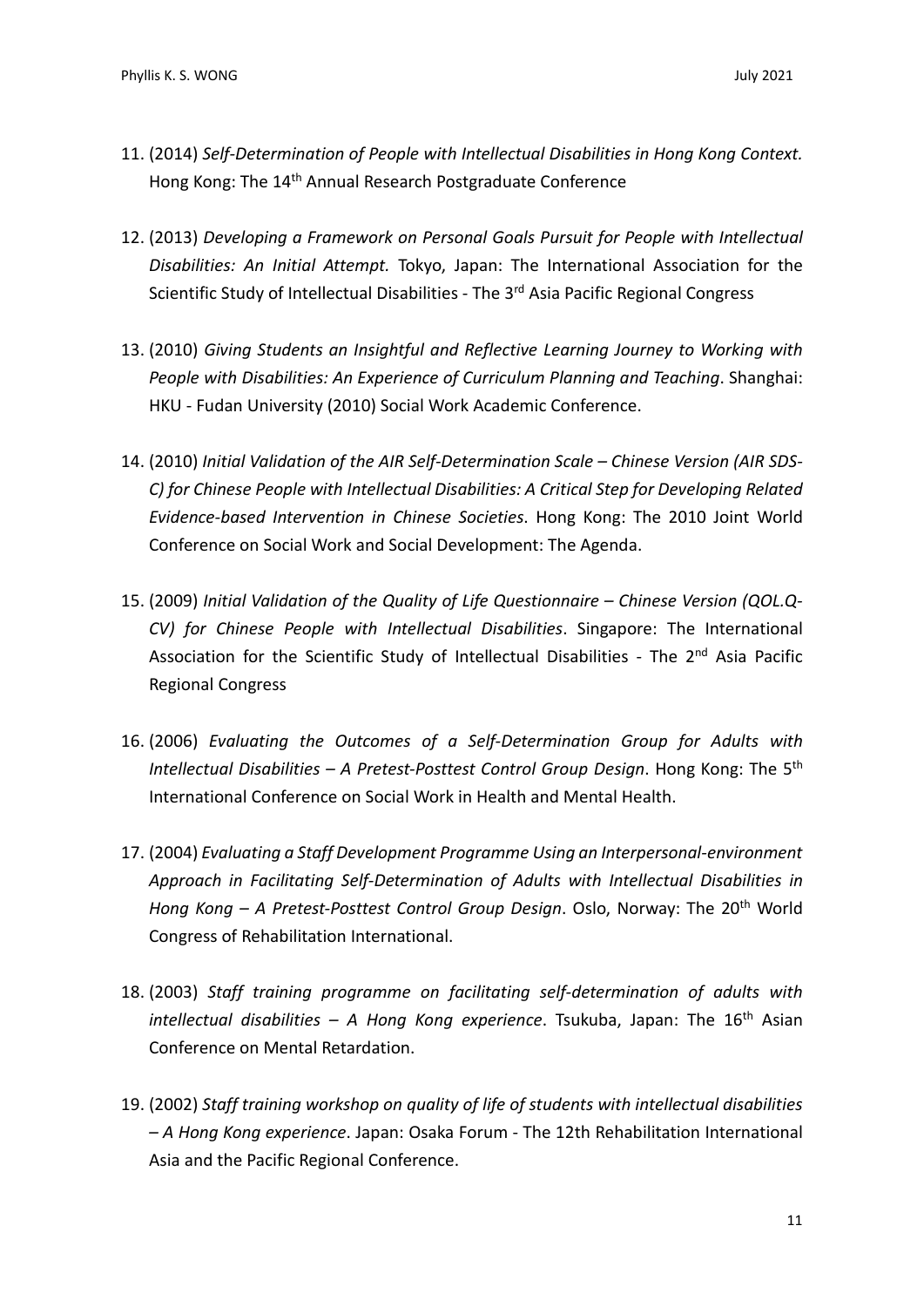- 20. (2001) *A study on exploring the quality of life of adults with mild grade intellectual disabilities in Hong Kong*. Tampere, Finland: The 3rd International Conference on Social Work in Health and Mental Health.
- 21. (1998) *Enhancing quality of life for persons with mental handicap – An experience of a*  Day Activity Centre. Hong Kong: The 11<sup>th</sup> Rehabilitation International Asia and Pacific Regional Conference (Jointly presented with Elsie M.H. Chien)

#### **International Conference Poster Presentations**

1. (2012) *Evaluation of a Structured Volunteering Programme as an Intervention for Enhancing the Resilience Level of Parents of People with Learning Disabilities.* Hong Kong: The 3rd HK-UK Joint International Conference - Mental Health for All.

#### **International Conference Organization**

#### *Member*

Scientific Committee, Rehabilitation International Asia and Pacific Regional Conference, Macau, 26 – 28 June 2019

#### *Member*

Abstract Review Workgroup, International Conference on Change and Innovation for a Better World: The Future of Social Work Profession, Hong Kong, 27 – 28 June 2019

#### *Organizer*

A Thematic Panel Session on Family-based caregiving under transforming regimes: Challenges and opportunities in Asian societies, The 3rd Transforming Care Conference, Milan of Italy, 26 – 28 June 2017

#### **International Conference Session Chairmanship**

1. (2017) Family-based caregiving under transforming regimes: Challenges and opportunities in Asian societies in the 3rd Transforming Care Conference, thematic panel session – held at the Polytechnic of Milan, Italy (26-28 June 2017) (Date of the thematic panel session: 26 June 2017) – Organizer and Convenor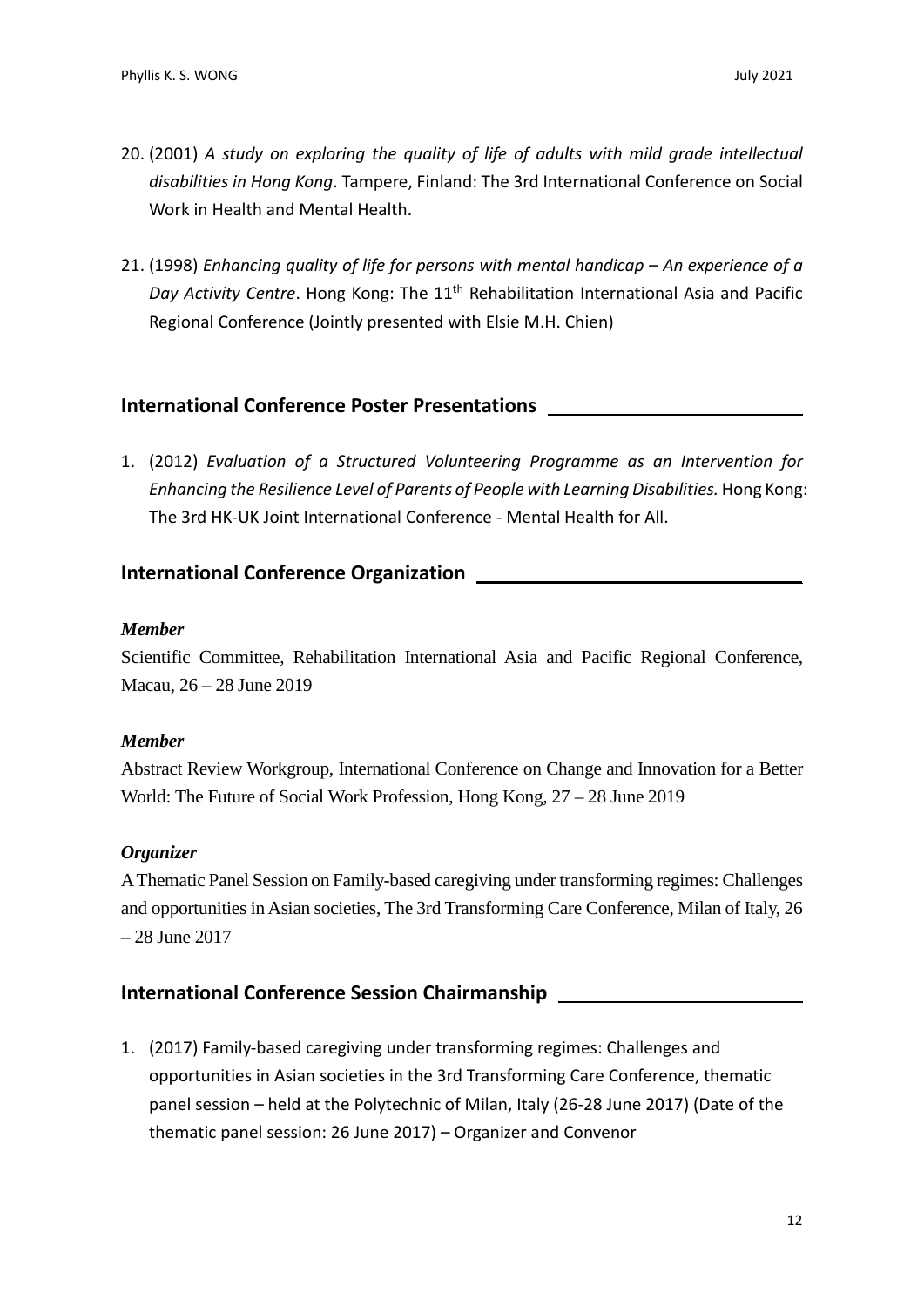2. (2014) The Session of 'Education Perspective on Death, Dying and Bereavement' of the 10th International Conference on Grief and Bereavement in Contemporary Society (ICGB 2014), 11-14, July, Hong Kong. – Convenor

### **Publications (Local)**

- 1. 黃敬歲 (2019) 《從生涯規劃角度看個案管理》。收錄於《勵智協進會三十周年 紀念特刊》。頁 33-35。香港:勵智協進會。
- 2. 黃敬歲 (2019) 《「賽馬會殘障家長子女支援計劃」的成效》。收錄於《我的爸媽 不「聰明」- 賽馬會殘障家長子女支援計劃個案分享》。頁 80 - 85。香港:香港 傷健共融網絡。Wong, P. K. S. (2019). Outcomes of "Jockey Club Support Service for the Children of Disabled Parents". In *My Parents Can't "Hear" or "See": Case Sharing of Jockey Club Support Service for the Children of Disabled Parents*. Hong Kong: Hong Kong Network for the Promotion of Inclusive Society. (In both Chinese & English). ISBN: 9789887411000
- 3. 黃敬歲 (2016) 《智障人士「自我決策」》。收錄於《香港唐氏綜合症協會會訊》 第 67 期。頁 21-23。香港:香港唐氏綜合症協會。Wong, P. K. S. (2016). Selfdetermination' for people with intellectual disabilities. In *D. S. News*, 67. Hong Kong: The Hong Kong Down Syndrome Association. (In both Chinese & English).
- 4. 黃敬歲 (2013) 《社區照顧服務的理念及其模式是否適合嚴重殘疾人士的需 要?》。收錄於《嚴重弱智人士家長協會 2012-2013 年刊》。頁 3-6。香港:嚴重 弱智人士家長協會。Wong, P. K. S. (2013). Community care services: A good way to meeting the needs of people with severe disabilities? In Annual Report 2012-2013 of the Association of Parents of the Severely Mentally Handicapped. Hong Kong: Association of Parents of the Severely Mentally Handicapped. (In Chinese).
- 5. 黃敬歲 (2009) 『私營殘疾人士院舍的規管及有關之倡導』。收錄於《基督教服務 通訊》第 314 期。頁 4。香港:香港基督教服務處。Wong, P. K. S. (2009). The advocacy of licensing of residential homes for persons with disabilities. In *Christian Service Newsletter*, 314. Hong Kong: Hong Kong Christian Service. (In Chinese).
- 6. 黃敬歲 (2009) 『「個人成長及自我實現」的理念及實踐』。收錄於《「意想得到, 做得出色」智障人士服務交流計劃分享會特刊》。頁 3-7。香港:香港社會服務聯 會。Wong, P. K. S. (2009). Personal growth and self-actualization: Concepts and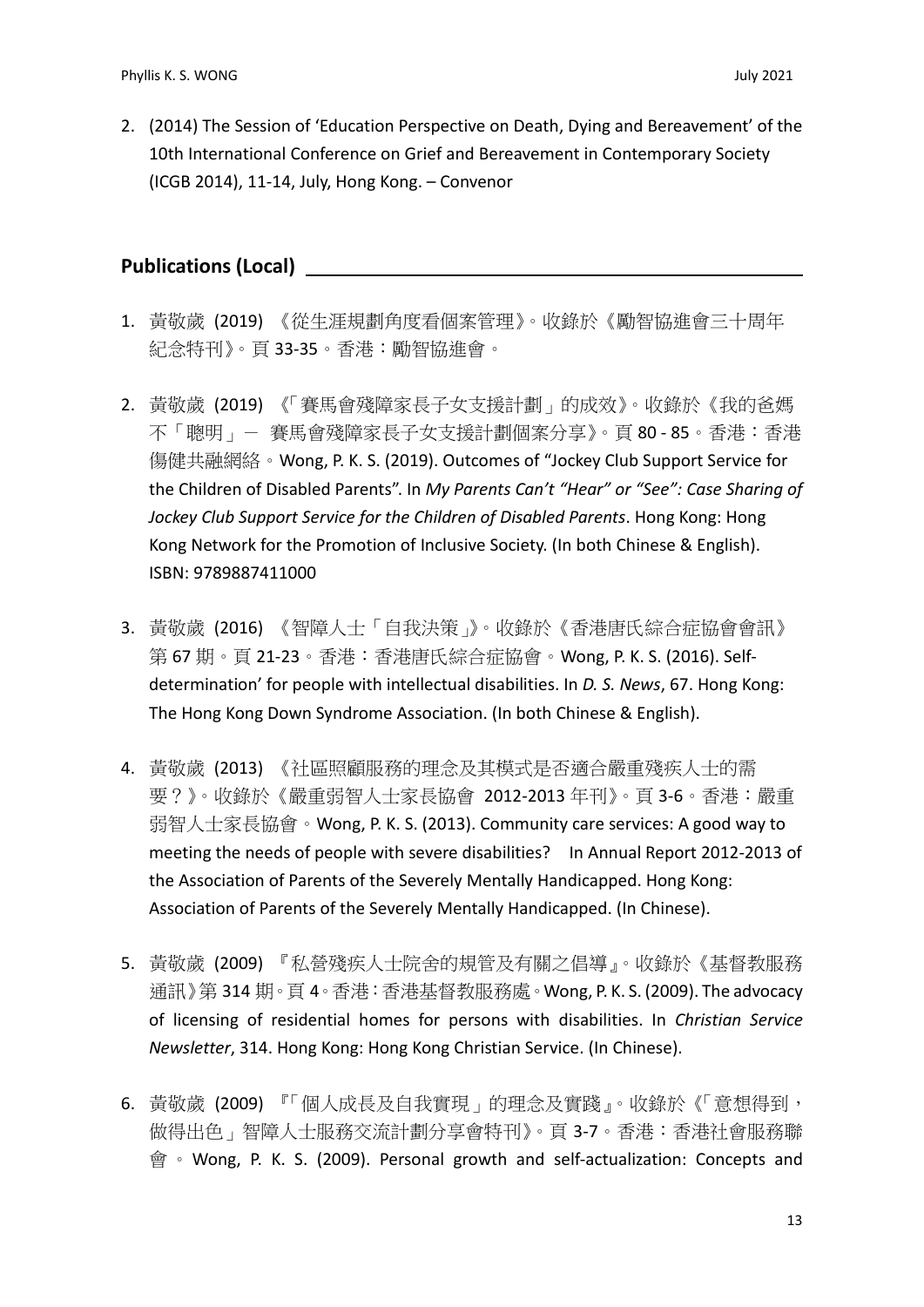Application. In *Report on Self-Actualization Projects in Intellectual Disability Field*. Hong Kong: Hong Kong Council of Social Services. (In Chinese).

- 7. 黃敬歲 (2008)「前線同工處理智障人士遭受性侵犯個案所需要的支援」。收錄於 《反擊》第二十五期。香港:關注婦女性暴力協會。Wong, P. K. S. (2008). Supports to frontline personnel in managing the sexual violence cases of persons with intellectual disabilities. In Newsletter《反擊》, 25. Hong Kong: Association Concerning Sexual Violence against Women. (In Chinese)
- 8. 黃敬歲 (2006)「智障成人日間服務的演變及趨勢」。收錄於《「個人、家庭、社區」 復康服務整合新體驗》。頁 35-51。香港:救世軍復康服務。Wong, P. K. S. (2006). Day services for Adults with Intellectual Disabilities in Hong Kong: Evolution and Trends. In *Individual, family and community: Experiences in Integration of Rehabilitation Service*. Hong Kong: Salvation Army. (In Chinese)
- 9. 黃敬歲 (2006)『「提升自我決策能力」小組課程-讓智障朋友學習掌管自己的生命』。 收錄於《機遇無限 — 弱智人士生活新天地》。頁 99-103。香港:香港弱智服務工 作人員協會。Wong, P. K. S. (2006). Self-determination enhancement group: Supporting people with intellectual disabilities to control over their lives. In 《機遇無限 — 弱智 人士生活新天地》 . Hong Kong Association of Workers Serving the Mentally Handicapped. (In Chinese)
- 10. 黃敬歲 (2004) 「『支援模式』 (Support Model) ── 讓智障朋友享受真正的社區 生活」。收錄於《展智季刊》第 72 期。網址:[www.chinchi.org.hk.](http://www.chinchi.org.hk/) Wong, P. K. S. (2004). Support model: A way to real community living of people with intellectual disabilities. In *Chin Chi* [\(http://www.chinchi.org.hk\)](http://www.chinchi.org.hk/). (In Chinese)
- 11. 黃敬歲 (2004)「如何讓有【特別需要兒童】的家庭健康成長」。收錄於《學校與家 庭及現代少年》第十期。頁 8-9。香港:香港教育專業人員協會。 Wong, P. K. S. (2004). Families with children with special needs: A way to healthy development. In 《學 校與家庭及現代少年》. Hong Kong: Hong Kong Professional Teachers' Union. (In Chinese)
- 12. 黃敬歲 (2002)「自我決策(Self-Determination) 提升智障人士生活質素的關鍵」。 收錄於《『相知特日-康翠、康屏宿舍五週年特刊》。頁 14-20。香港:香港心理衛  $\dagger$ 會 。 Wong, P. K. S. (2002). Self-determination: The key to enhance quality of life of people with intellectual disabilities. In 《兩相知特刊 — 康翠、康屏宿舍五週年特 刊》. Hong Kong: Mental Health Association of Hong Kong. (In Chinese)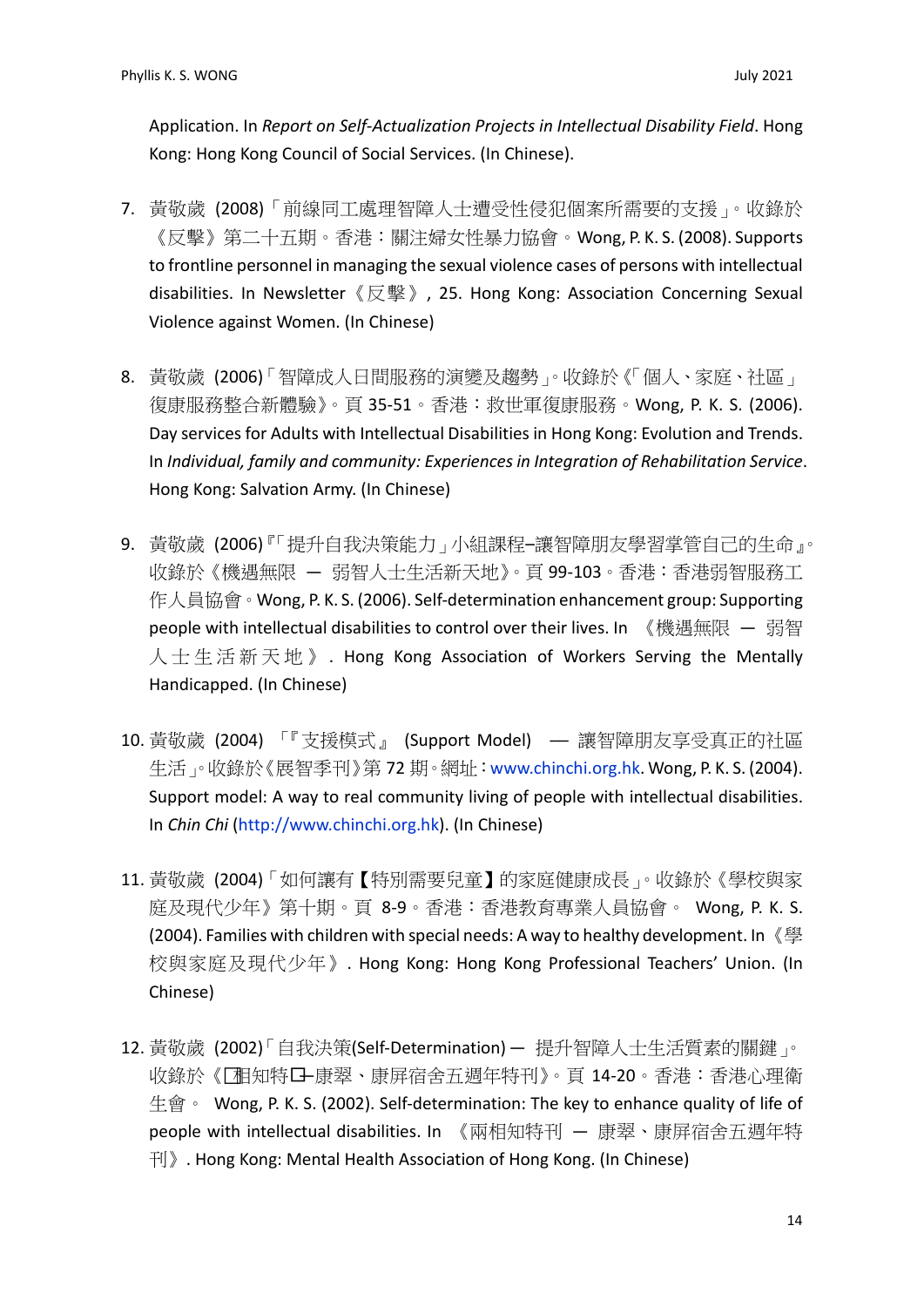- 13. 黃敬歲 (2002)「智障子女自立過程中家長的角色」。收錄於《家長參與新紀元》。 頁 234-238。香港:香港弱智人士家長聯會。Wong, P. K. S. (2002). Self-determination of people with intellectual disabilities: The parents' role". In 《家長參與新紀元》. Hong Kong: Hong Kong Joint Council of Parents of the Mentally Handicapped. (In Chinese)
- 14. 黃敬歲 (1999)「實踐生活質素概念 為弱智人士的生活帶來轉變」。收錄於香港 弱智人士家長聯會毅行者社區教育中心通訊第 12 期。 Wong, P. K. S. (1999). Actualize the quality of life concept: A way to change the lives of people with intellectual disabilities. In Hong Kong Joint Council of Parents of the Mentally Handicapped, *Newsletter*, vol. 12. (In Chinese)

#### **Research Projects**

- (2019 Now) The Impact of Introducing an ICF-Based Practice on Staff Competency and Satisfaction under a Transdisciplinary Team Approach: An Exploratory Study (Principal Investigator, **Funded project by CUHK Direct Grant for Research 2018-19, HK\$99,500.**)
- (2018 Now) Monitoring, Evaluation, and Learning (MEL) Institute Project: Certificate Training cum Mentored Practicum Augmented by an e-Learning Knowledge Hub (Co-Investigator, **Funded project by The Jockey Club Charities Trust, HK\$13,320,000.**)
- (2017 Now) Evidence-based Study on Using Positive Behaviour Support Model to Improve the Quality of Life of Adults with Intellectual Disability for MH Service Units of the Mental Health Association of Hong Kong (Principal Investigator, **Funded project by Mental Health Association of Hong Kong, HK\$592,250.**)
- (2017 2018) A HK-wide study on the employment situations of college graduates with visual disabilities in Hong Kong (Principal Investigator, **Funded project by Hong Kong Blind Union, HK\$80,500.)**
- (2016 Now) Programme Evaluation on the Project Generation Next (for Families of Persons with Disabilities) (Principal Investigator, **Funded project by The Jockey Club Charities Trust, HK\$538,072.**)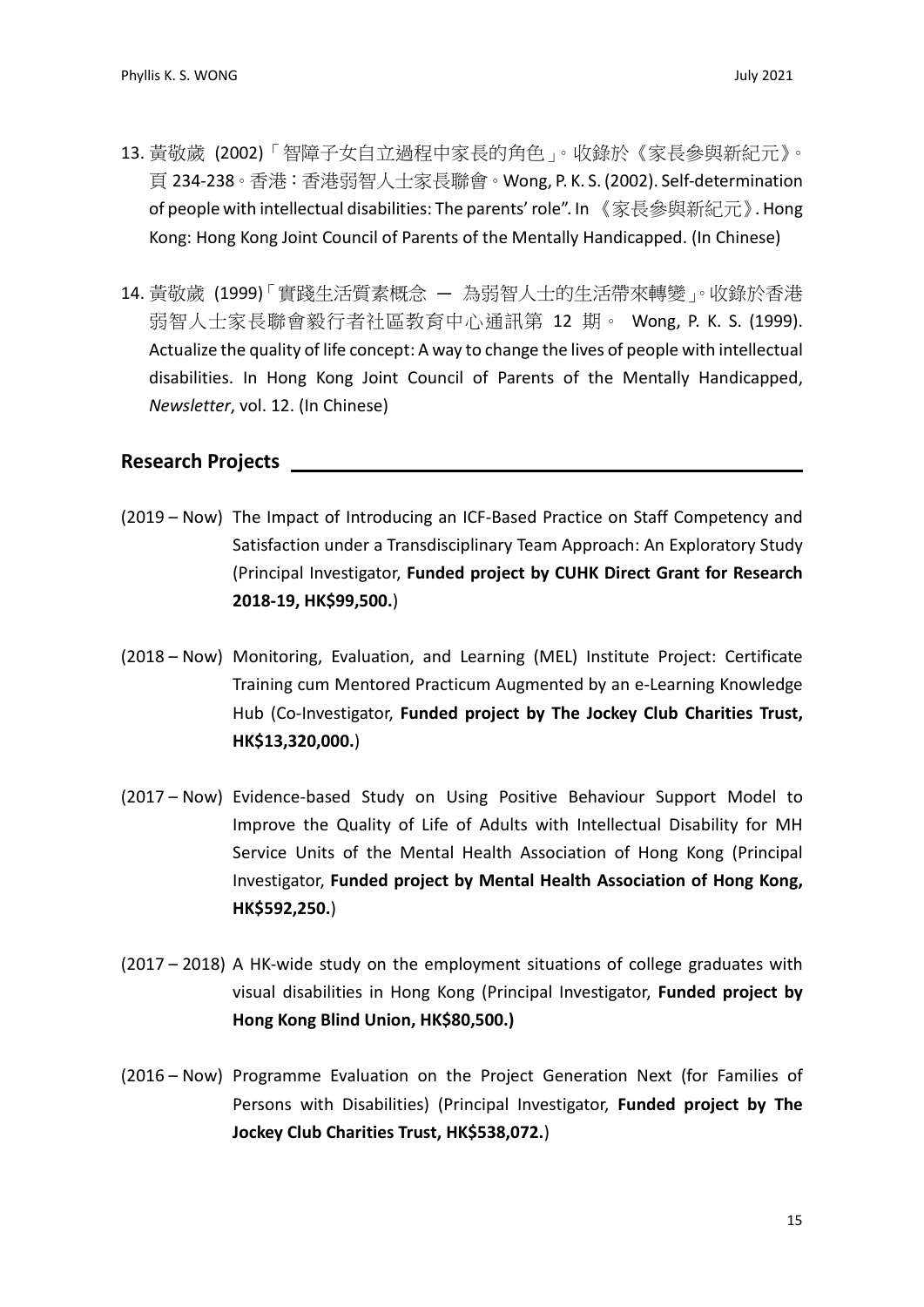- (2016 Now) Employment Situations of Tertiary Graduates Who Have Visual Disabilities in Hong Kong (Principal Investigator, **collaborated with Hong Kong Blind Union**)
- (2014 2016) Adapting the Objective Structured Clinical Examination (OSCE) to Assess Students' Casework Performance in the Social Work Practice Laboratory Course (Co-Investigator, **University of Hong Kong, Departmental Teaching Development Fund, HK\$688,000.**)
- (2014 2015) Quantitative Study on Self-Determination and Personal Wellbeing of Adults with Mild Intellectual Disabilities in Chinese culture (PhD study)
- (2013 2014) Qualitative Study on Self-Determination of Adults with Mild Intellectual Disabilities in Chinese culture (PhD study)
- (2012 2014) Research on Social Work Skills Laboratory Course: Itsimpact on students and service agencies (Co-Investigator, **University of Hong Kong, Department of Social Work & Social Administration, HK\$40,000**)
- (2011 2012) Research on Resilience of Parents of People with Intellectual Disabilities (Principal Investigator, **contract research by Hong Chi Association, HK\$411,600**)
- (2007 2010) Scale validation on the Chinese versions of QOL.Q (Schalock & Keith, 1993) and AIR Self-Determination Scale (1994) (Principal Investigator).
- (2005 2006) Survey on Leisure Patterns and Constrains of Adults with Mild Grade Intellectual Disabilities in Tuen Mun/Yuen Long District (Principal Investigator, collaborated with Fu Kong Society, **The Queen Elizabeth Foundation for the Mentally Handicapped, HK\$64,000**)
- (2005 2006) Evaluating a Self-Determination Group for Adults with Mild Grade Intellectual Disabilities – A Pretest-Posttest Control Group Design (Principal Investigator)
- (2002 2004) Evaluating a Staff Development Programme Using an Interpersonalenvironment Approach to Facilitating Self-Determination of Adults with Intellectual Disabilities in Hong Kong – A Pretest-Posttest Control Group Design (Principal Investigator, collaborated with Mental Health Association of Hong Kong, **The Queen Elizabeth Foundation for the Mentally**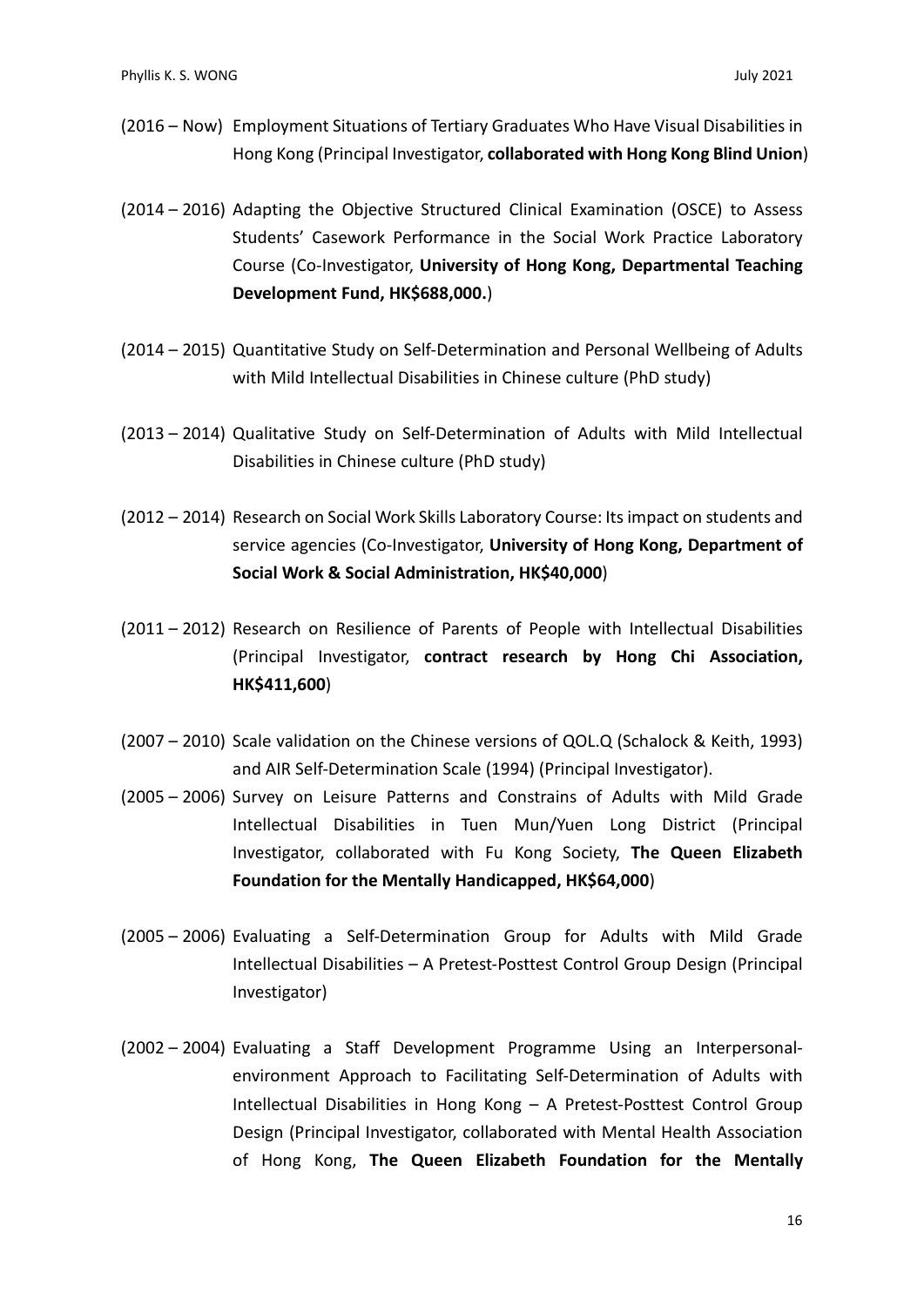#### **Handicapped, HK\$100,000**)

#### **Consultancy, Training, and Community Projects**

- (2018 2019) Advisory Service on Developing Learning Elements of Life Planning Education (LPE) for Students with Severe Intellectual Disability (SID) (Advisor, **Funded by Education Bureau, HKSAR, HK\$192,000.**)
- (2017 Now) Institute for User Participation (Co-founder, **Funded by CUHK Sustainable Knowledge Transfer Fund, HK\$600,000.**)
- (2013) Project on Together We Can Create an Inclusion Lens (Convenor, **Funded by HKU 81 Inclusion Fund, HK\$47,500.**)
- (2010) Service model construction and protocol development (Consultant, **Rehabilitation Service of the Salvation Army**)
- (2009 2015) Staff training and staff work competency change (Consultant and trainer, **Hong Kong Christian Service**)
- (2007) Envisioning Social Welfare: Our Shared Future (Team Member of the Department's Consultancy Team commissioned by **the Central Policy Unit of the Government of the Hong Kong Special Administrative Region**)
- (2004 2006) Project on Evaluating the "Life Experience Interactive Training" (LEIT) of Fu Hong Society (Consultant, by Centre on Behavioural Health)
- (2003) Supporting Self-Determination of People with Intellectual Disabilities Research, Staff Training and Promotion (Consultant, **Mental Health Association of Hong Kong**)
- (2001 2003) Certificate Course in Rehabilitation Services(3 batches, totally 120 students). (Chief coordinator & trainer, **Social Welfare Department, HKSAR**, **Commissioned training, HK\$0.66 million**)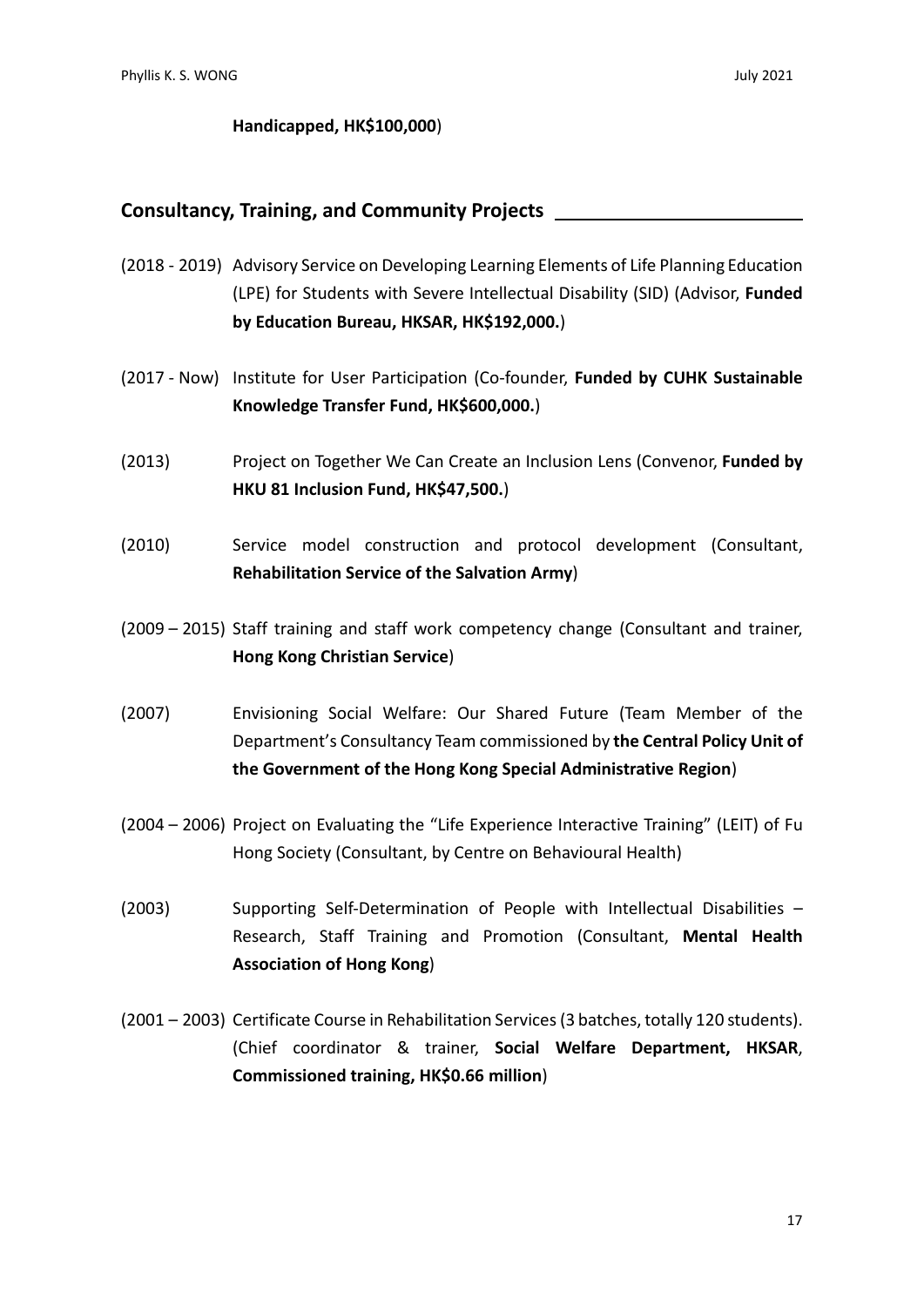#### **Organizer of Symposium for the University**

- 1. (April 2017) *Report on Better Protection of Legal Rights for Vulnerable Victims / Witnesses.* Co-organized by **Department of Social Work, CUHK** and the Civil Society Law Reform Committee. (Family members of people with disabilities and disability professionals of NGOs and special schools, No. of participants: 100).
- 2. (December 2016) *People with Intellectual Disability and Sexual Assault: Improvement on Legal Procedure and Victim Support Services*. **Department of Social Work, CUHK**. (Family members of people with intellectual disability, and disability professionals of NGOs and special schools, No. of participants: 200).
- 3. (May 2013) *Taking a Role in Creating an Inclusive Community: I am Ready*. **HKU 81 Inclusion Fund**. (Students and teachers of secondary schools, and the general public, No. of participants: 100).

## **Invited Talks/Staff Training for the University/Social Services Organizations**

#### Invited Talks/Seminars

- 1. (December 2017) "Service Quality of Residential Homes for People with Disabilities and the Future Ahead". **Alliance for Residential Care**. (Carers, social workers, and paramedical professions, No. of participants: 100).
- 2. (December 2016) *"People with Intellectual Disability and Sexual Assault: Local and Overseas Situations'*. **Department of Social Work, CUHK**. (Family members of people with intellectual disability, and disability professionals of NGOs and special schools, No. of participants: 200).
- 3. (March 2016) Talk on "Supporting Students with Special Learning Needs in the University" in *Symposium on Development Disorders*. **Office of Student Affairs, CUHK**. (University teachers and the concerned colleagues from other universities, No. of participants: 100).
- 4. (March 2016) Roundtable Discussion Session in *Symposium on Family Caregiving in Chinese Societies–A Life Span Perspective*. **Faculty of Social Sciences, HKU**. (Colleagues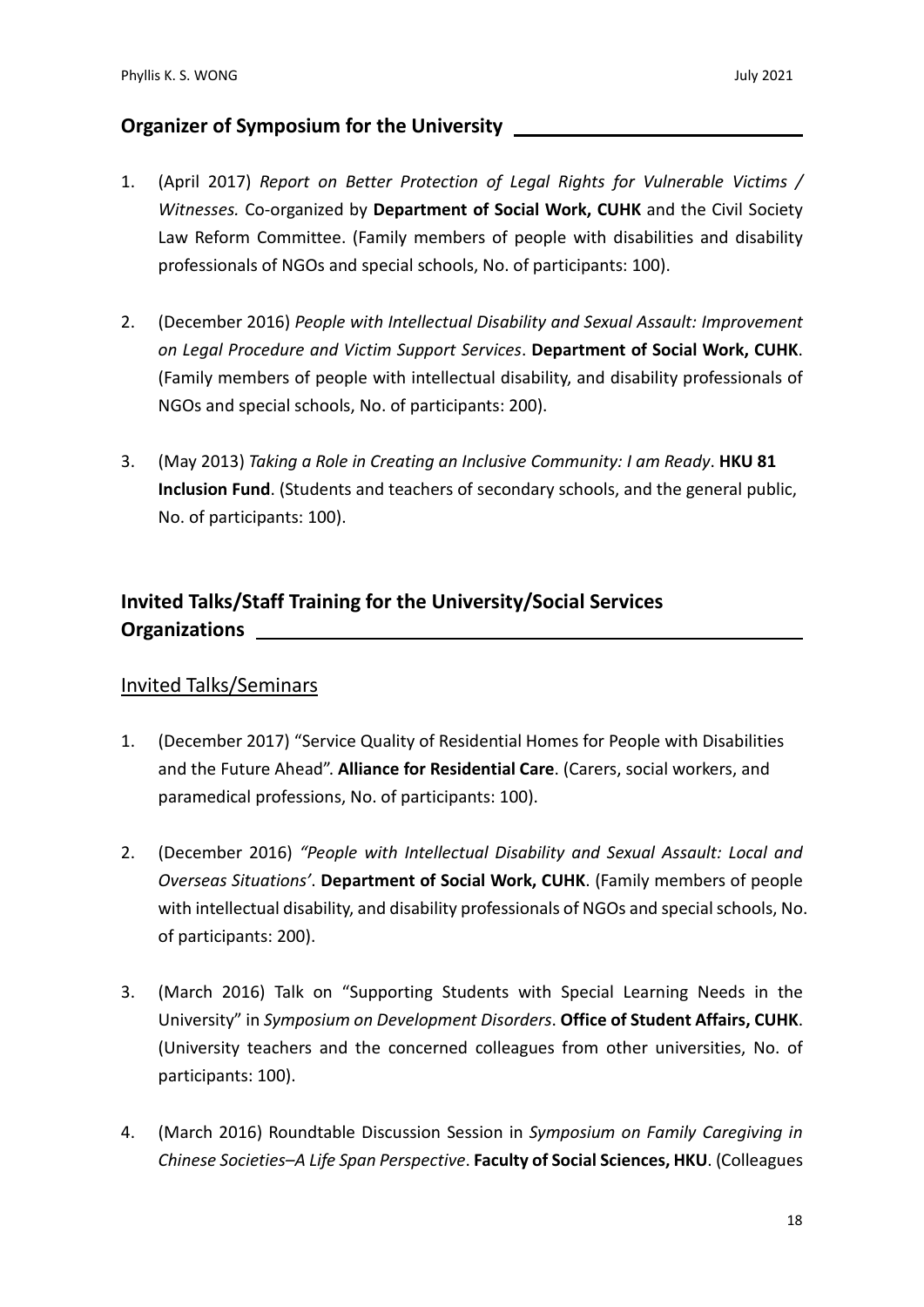from NGOs, caregivers, university teachers, No. of participants: 100).

- 5. (October 2015) Talk on "Development and Monitoring of the Service Quality of Residential Homes for People with Disabilities". **Alliance for Residential Care**. (Carers, social workers, and paramedical professions, No. of participants: 100).
- 6. (September 2015) Talk on "Project on 'Caring Angel' and Its Outcome". **Hong Chi Association**. (Parents who have children with intellectual disabilities, social workers, teachers of special school, the general public, No. of participants: 100).
- 7. (June 2015) Talk on "Quality of Life: Facilitating Self-Determination of Persons with Intellectual Disabilities". **Fu Hong Society**. (Social workers, para-medical professional staff, rehabilitation personnel, persons with intellectual disabilities and their relatives, No. of participants: 120).
- 8. (May 2014) Seminar on "Pathway to Fieldwork Placement: A Systematic Preplacement Learning in Real Encounter". **Department of Social Work & Social Administration, HKU**. (Social work teachers and fieldwork supervisors, No. of participants: 80).
- 9. (February 2014) "Where have All the Flowers Gone?" The 10th International Conference on Grief and Bereavement in Contemporary Society in 2014 Prelude Public Seminar Series. **Faculty of Social Sciences, HKU.** (Parents, social workers, paramedical professions, frontline rehabilitation personnel and the public, No. of participants: 100).
- 10. (December 2013) "Community care services: A good way to meeting the needs of people with severe disabilities?" **The Association of Parents of the Severely Mentally Handicapped**. (Parents, social workers and paramedical professions, No. of participants: 100).
- 11. (October 2013) "Social Roles and Needs of Carers of People with Disabilities". **Alliance for Residential Care**. (Carers, social workers, and paramedical professions, No. of participants: 60).
- 12. (May 2013) "Let's Create an Inclusion Lens". **HKU 81 Inclusion Fund**. (Students and teachers of secondary schools, and the general public, No. of participants: 100).
- 13. (February 2012) "Evidence-based Study on Resilience Enhancement of the Participants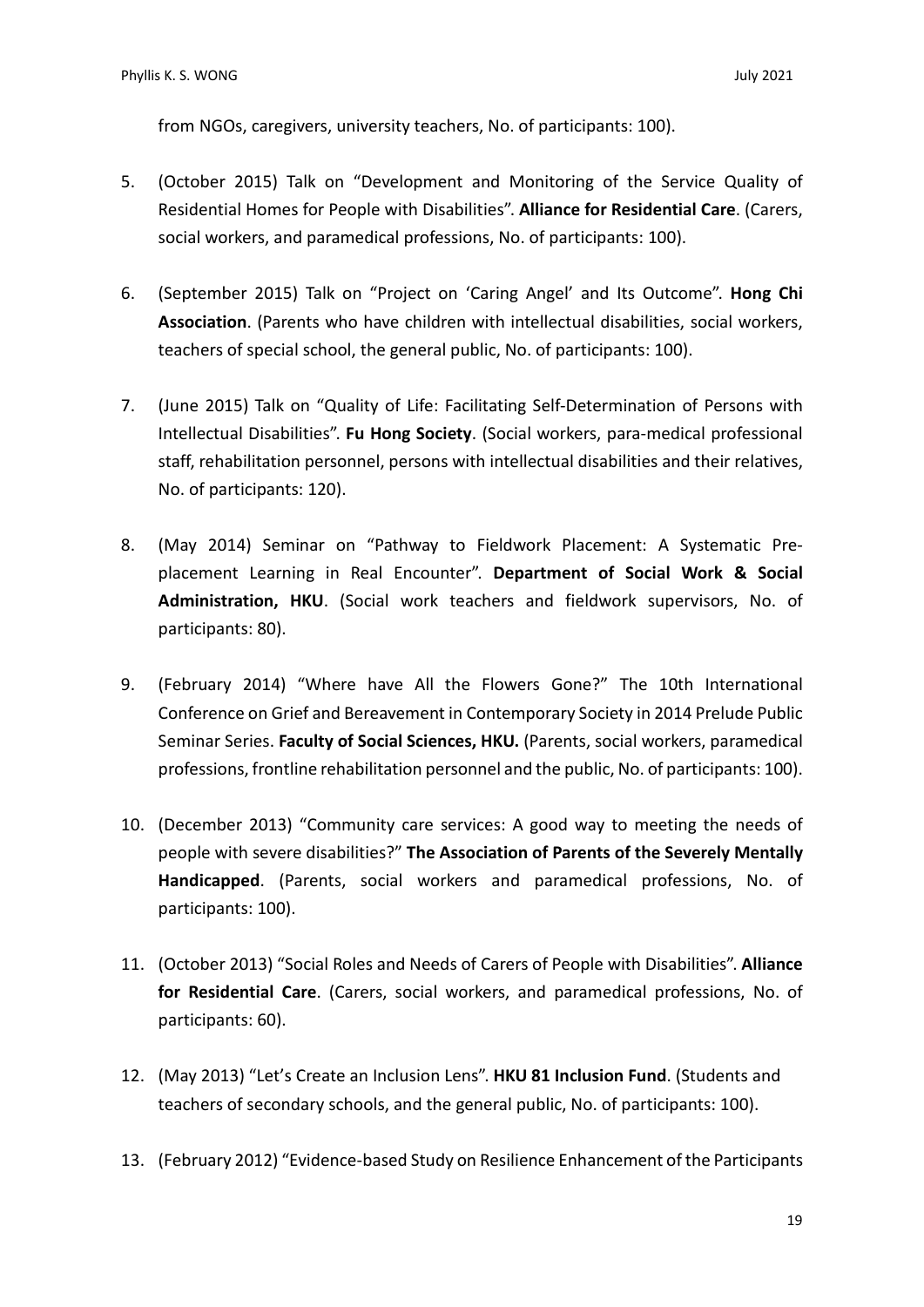of Hong Chi Caring Angels". **Hong Chi Association**. (The researcher & presenter, No of participants: 110).

- 14. (December 2009) "Social inclusion Definitions & application" for a Seminar of International Day of Persons with Disabilities. **Government of Macao SAR Social Welfare Bureau**. (The key-note speaker, A seminar for users with disabilities, family members, government officials, social workers, paramedical professions and direct support personnel, No. of participants: 150).
- 15. (March 2009) "Personal growth and self-actualization: Concepts and Application". **Hong Kong Council of Social Services**. (The sole speaker, A talk for social workers, paramedical professions, rehabilitation personnel and parents, No. of participants: 200).
- 16. (Jan 2008) "From Individual to Family-based: The Trend & Development of Rehabilitation Community Support Service". **Salvation Army**. (A plenary speech of a symposium for social workers, special school teachers, paramedical professions, parents and social work students, No. of participants: 290).
- 17. (Nov 2007) "Planning the Future: To Support Adolescents with Intellectual Disabilities in Self-Determination". **Yan Chai Hospital Social Services**. (The sole speaker, Talk for the students with ID, their parents and teachers, No. of participants: 180)
- 18. (March 2007) "Survey on Leisure Patterns and Constrains of Adults with Mild Grade Intellectual Disabilities in Tuen Mun/Yuen Long District". **Fu Hong Society**. (The researcher & presenter for the Fu Hong Conference 2007).
- 19. (February 2007) "Supporting Leisure and Social Life of People with Intellectual Disabilities". **Caritas of Hong Kong**. (The sole speaker, A talk for parents, service users and the public)
- 20. (September 2006) "Community Support Services in Hong Kong: The Way Forward" **The Joint Council for the Physically and Mentally Disabled, HKCSS**. (A talk for the Symposium on the Community Support Services in HK, No. of participants: 200).
- 21. (May 2006) "Survey on Leisure Patterns and Constrains of Adults with Mild Grade Intellectual Disabilities in Tuen Mun/Yuen Long District". **Fu Hong Society**. (The researcher & presenter, No. of participant: 150).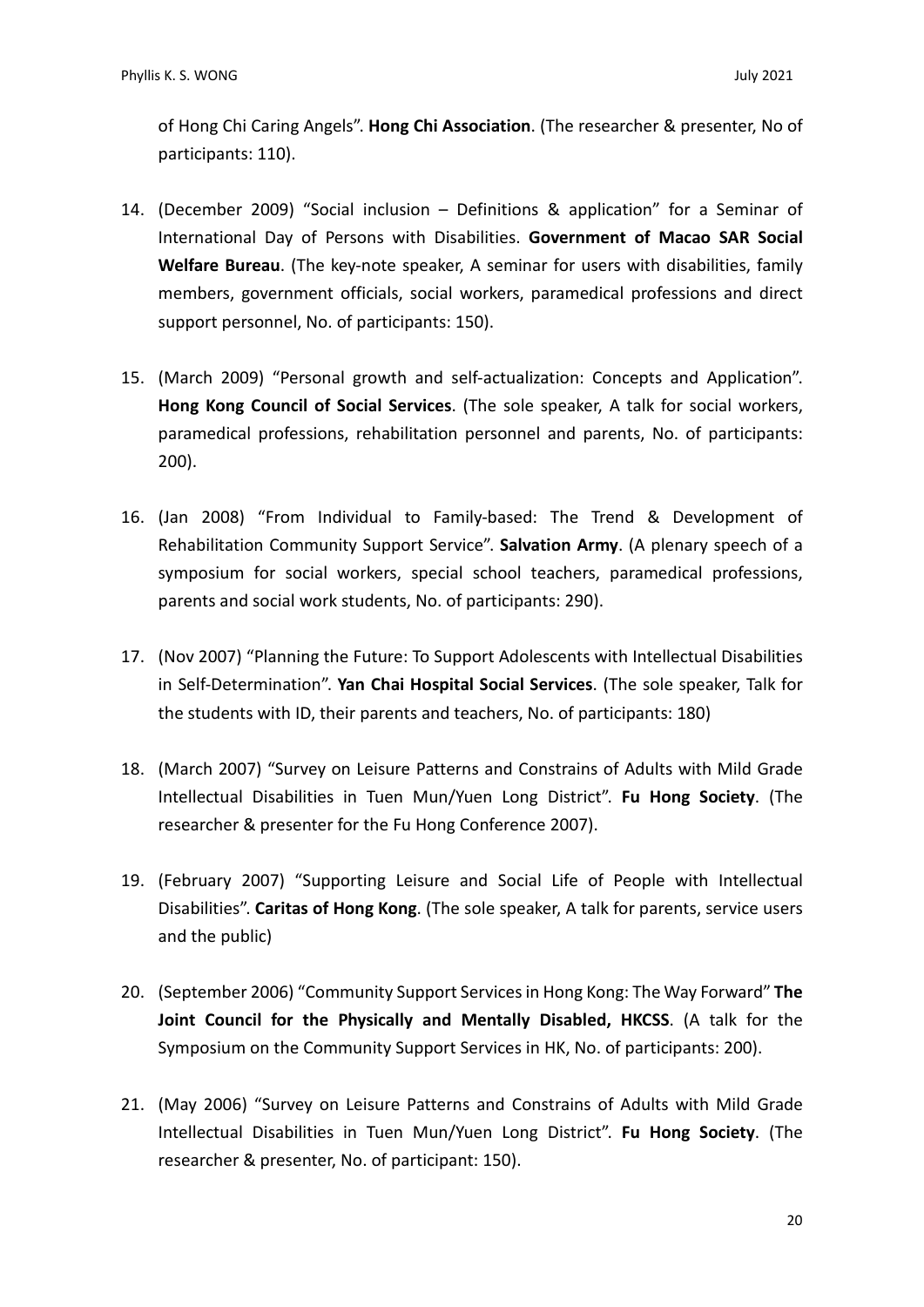- 22. (2004)「智障成人日間訓練新趨勢」"Trends and Development of Day Service for Adults with Intellectual Disabilities". **Salvation Army – Rehabilitation Service**. (A talk for the Agency's Symposium for social workers, special school teachers, paramedical professions and parents, No. of participants: 120).
- 19. (2001) 「智障子女自立過程中的家長角色」。「兩岸四地家長交流 —《家長參與 新紀元研討會》」,香港弱智人士家長聯會。 "Self-Determination of People with Intellectual Disabilities: The Parents Role". **Hong Kong Joint Council of Parents of the Mentally Handicapped**. (A talk for the Symposium which organized by the parents organizations from Hong Kong, the Mainland China, Taiwan and Macau).

#### Invited Staff Training

- 1. (November 2017 Present) Positive Behaviour Support for People with Intellectual Disabilities". Mental Health Association of Hong Kong. (The sole trainer, No. of participants: 238 (Tier One); No. of participants: 35 social workers (Tier Two))
- 2. (May 2015) "How to Embrace Respect and Self-determination for People with Down Syndrome or Other Disabilities". **The Hong Kong Down Syndrome Association**. (The sole trainer, a half-day staff training session, No. of participants: 45).
- 3. (April 2013) "Development History of Local Rehabilitation Services and Rationale for Activity Approach". **Hong Chi Association**. (The sole speaker, a staff development programme for managers, social workers, paramedical professions and frontline staff members, No. of participants: 100).
- 4. (2009 2015) A series of staff training programmes including the topics of reflections & reviews on the current practice, strength model, quality of life, groupwork for people with intellectual disabilities, challenging behaviours & sexuality. **Hong Kong Christian Service** (The sole trainer, 3-4 half-day staff training sessions per year for the professionals and direct support personnel, No. of participants: 18).
- 5. (October 2009) "Person-centred planning & Life education". **Macau Caritas**. (The sole trainer, a half-day training workshop for users with intellectual disabilities, social workers, paramedical professions and direct support personnel, No. of participants: 20).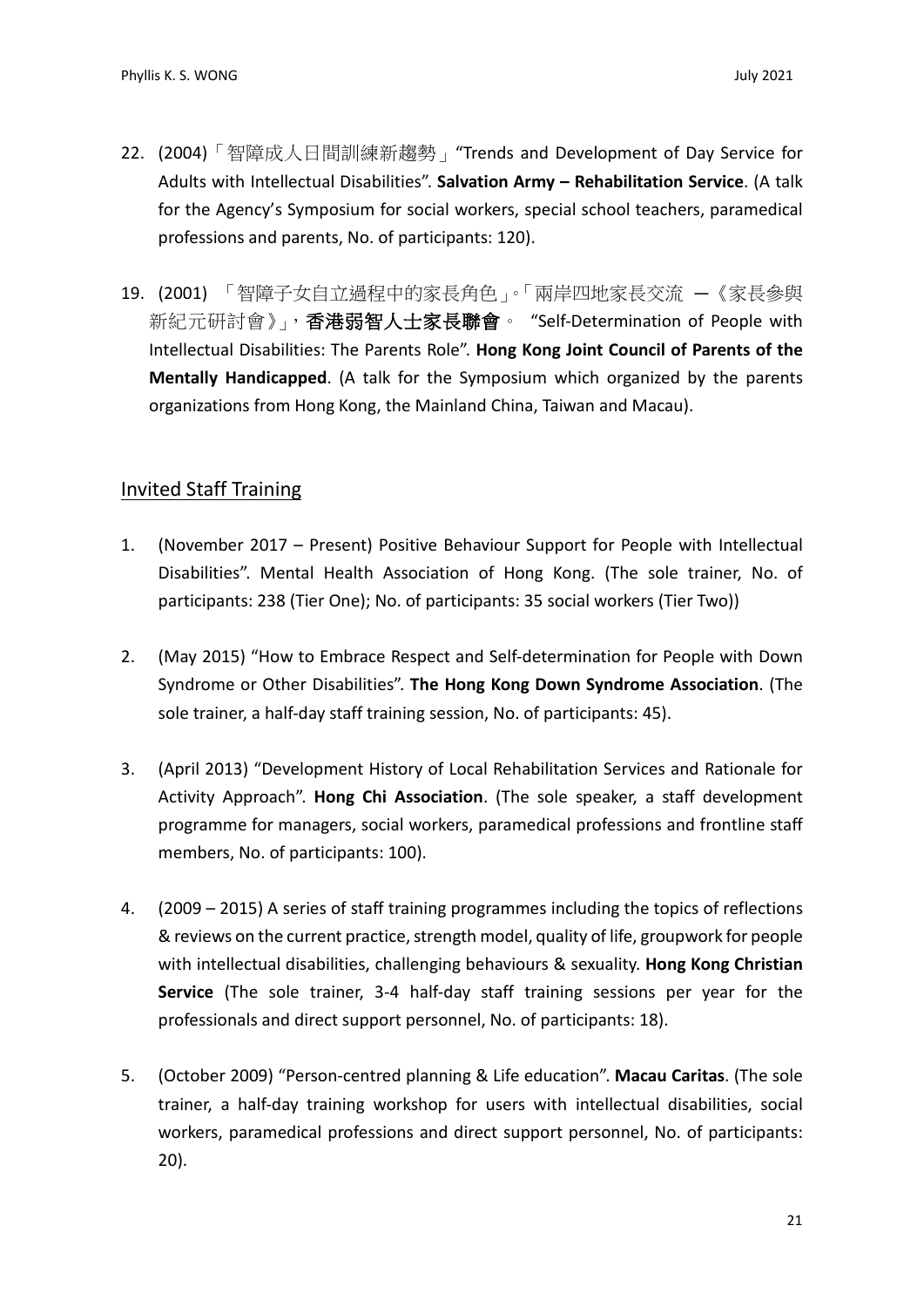- 6. (March 2009) "Developing & enhancing staff competencies in daily practice: Reflection & skills building". **Hong Chi Association** (The sole trainer, a half-day staff retreat workshop for the professionals and direct support personnel, No. of participants: 52).
- 7. (February 2009) "Developing & enhancing staff competencies in daily practice: Reflection & skills building". **Hong Kong Christian Service** (The sole trainer, a half-day staff retreat workshop for the professionals and direct support personnel, No. of participants: 40).
- 8. (2006 2008) "Quality of Life Enhancement for Service Users with Disabilities: Local Application". **Pentecostal Church of Hong Kong**. (The sole trainer, a four-half-day workshops for the professionals and direct support personnel, No. of participants: 40).
- 9. (2005) 「社會轉變下康復服務新趨勢」"Rehabilitation Service in the Changing Society: Trends and Development". **Po Leung Kuk**. (The sole trainer, a half-day workshop for the professional staff members of the Rehabilitation Division, no. of participants: 40).
- 10. (2004)「康復服務新趨勢及其對專業同工的啟示」"Paradigm Shift in Rehabilitation Service: The Implications for the Professionals". **TWGHs – Jockey Club Rehabilitation Complex**. (The sole trainer, a half-day workshop for social workers and service managers, no. of participants: 60)
- 11. (2004) "Supporting Self-Determination of Residents with Intellectual Disabilities in Residential Setting". **Mental Health Association of Hong Kong**. (The sole trainer, a sixsession staff training programme for professionals and direct support personnel, No. of participants: 13)
- 12. (2003) Sharing session on "Models and Programme Design in Community Rehabilitation Service Project – Current Approaches and Models in Community Rehabilitation: Philosophy, Trends and Study Findings". **Social Welfare Department, HKSAR** (A half-day workshop for social workers, occupational therapists and direct support personnel from 20 Home-based Training & Support Service Teams of NGOs, No. of participants: 50)
- 13. (2003) "Supporting Self-Determination of Residents with Intellectual Disabilities in Residential Setting". **Mental Health Association of Hong Kong**. (The sole trainer, a sixsession staff training programme for professionals and direct support personnel, No.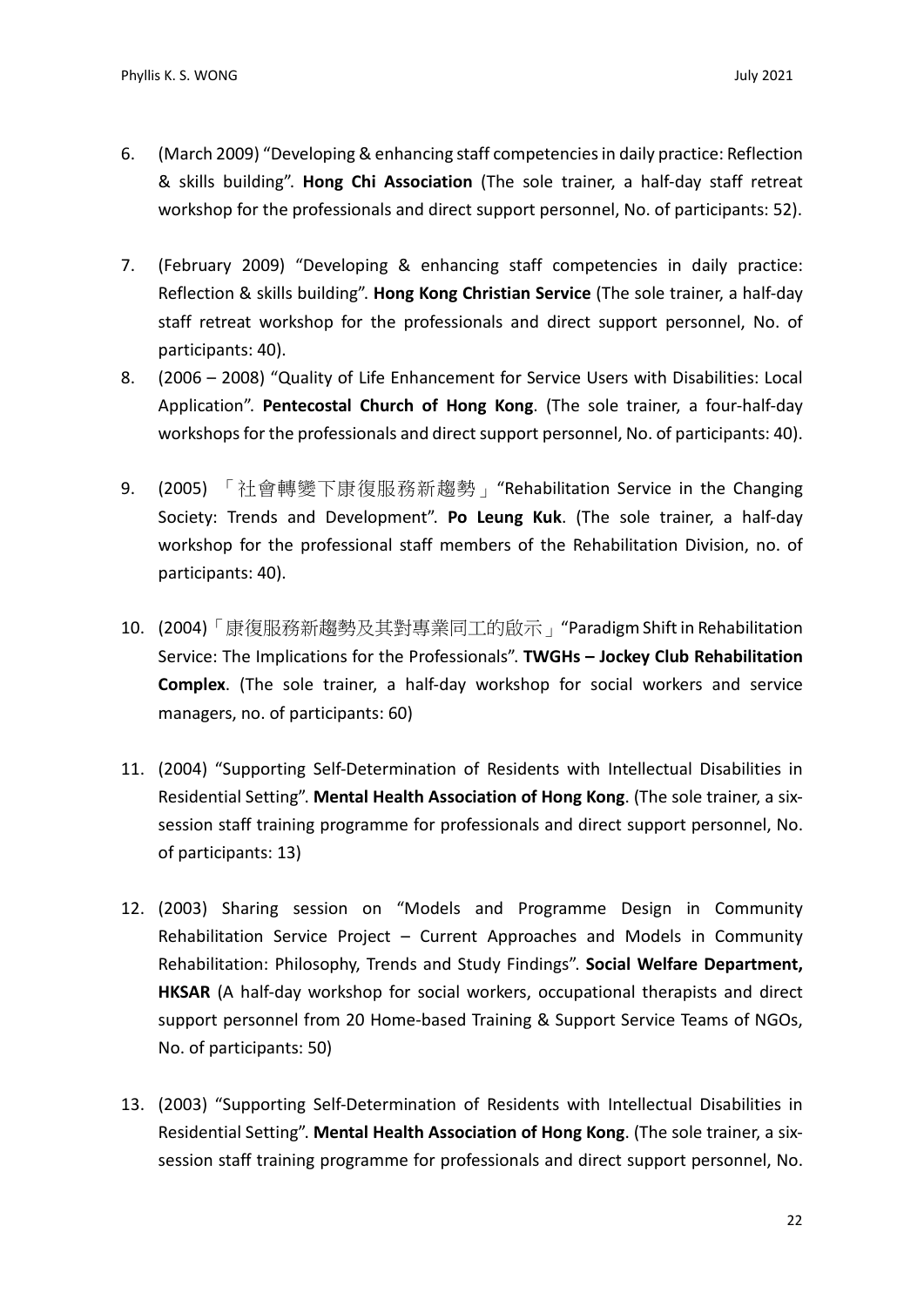of participants: 32)

- 13. (2002) "How to Enhance Quality of Life of Students with Intellectual Disabilities". **TWGHs Kwan Fong Kai Chi School**. (The sole trainer, a six-session staff training workshop for social workers, nurses and direct support personnel, No. of participants: 23)
- 14. (2002) 「從事復康工作的價值觀反思」"Working with People with Intellectual Disabilities: Self-Reflection and Enhancement". **Christian Family Service Centre – Rehabilitation Service**. (The sole trainer, a half-day workshop for professionals and direct support personnel, No. of participants: 35).
- 15. (2001) "How to Enhance Quality of Life of People with Intellectual Disabilities in Residential Home". **TWGHs Rehabilitation Division**. (The sole trainer, a half-day staff training workshop for professionals and direct support personnel, no. of participants: 35).
- 16. (2000) 「智障人士生活質素提升工作坊」"How to Enhance Quality of Life for People with Intellectual Disabilities". **TWGHs Jockey Club Rehabilitation Complex**. (The sole trainer, a half-day workshop for professionals and direct support personnel, No. of participants: 45).
- 17. (2000) 「智障成人服務新紀元」工作坊. "A New Paradigm of Services for People with Intellectual Disabilities in the New Millennium". **Hong Kong Social Workers Association**. (The sole trainer, a one-day workshop for rehabilitation personnel, No. of participants: 40).

#### **Knowledge Exchange**

#### Professional and Community Services

- (2017 Now) Advisor, Rehabilitation Service Division Advisory Committee, **The Neighbourhood Advice-Action Council**.
- (2016 Now) Member, **the Civil Society Law Reform Committee**.
- (2011 2015) Honored Partner, So-Biz Project of HKCSS.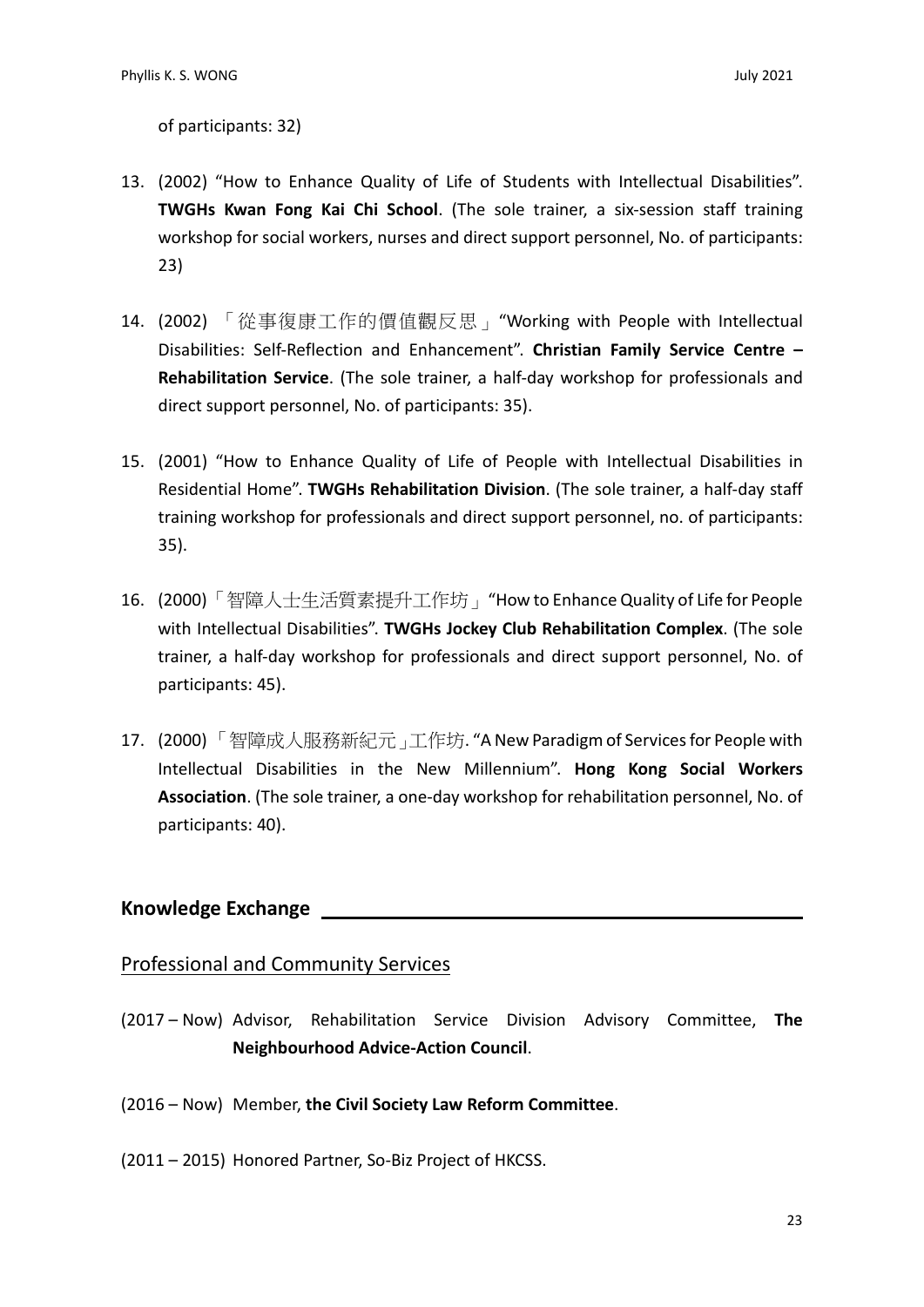- (2010 2013) Co-convener, the Agenda Group of 'Disability', **2010 Joint World Conference Towards a "Local Agenda for Social Work and Social Development for the next decade"**.
- (2009 Now) Honorary Consultant, **Hong Kong Christian Service.**
- (2005 Now) Member, Public Affairs Forum, **Home Affairs Bureau, HKSAR**.
- (2003 Now) Member, Sub-committee on Day Activity Centres cum Hostels, **Mental Health Association of Hong Kong**
- (2002 Now ) Trustee, **Y.F. Hui Social Work Trust Fund**
- (2007 2009) Member, Working Group on Revising 'Code of Practice for Residential Care Homes for Persons with Disabilities', **Social Welfare Department, HKSAR.**
- (2006 2007) Members, Research Committee, **Fu Hong Society**
- (2002 2005) Member, **The Joint Council for the Physically and Mentally Disabled of HKCSS**
- (2001 2003) Secretary, **Hong Kong Social Workers Association**
- (2001 2005) Committee member, Education Committee of **Hong Kong Social Workers Association**
- (2001 2004) Member, Steering Committee of Project on Training of Frontline Rehabilitation Personnel, **Social Welfare Department, HKSAR**
- (2000 2001) Member, Board of **Hong Kong Social Workers Association**
- (2000 2001) Convener, Education Committee of **Hong Kong Social Workers Association**

#### Advocacy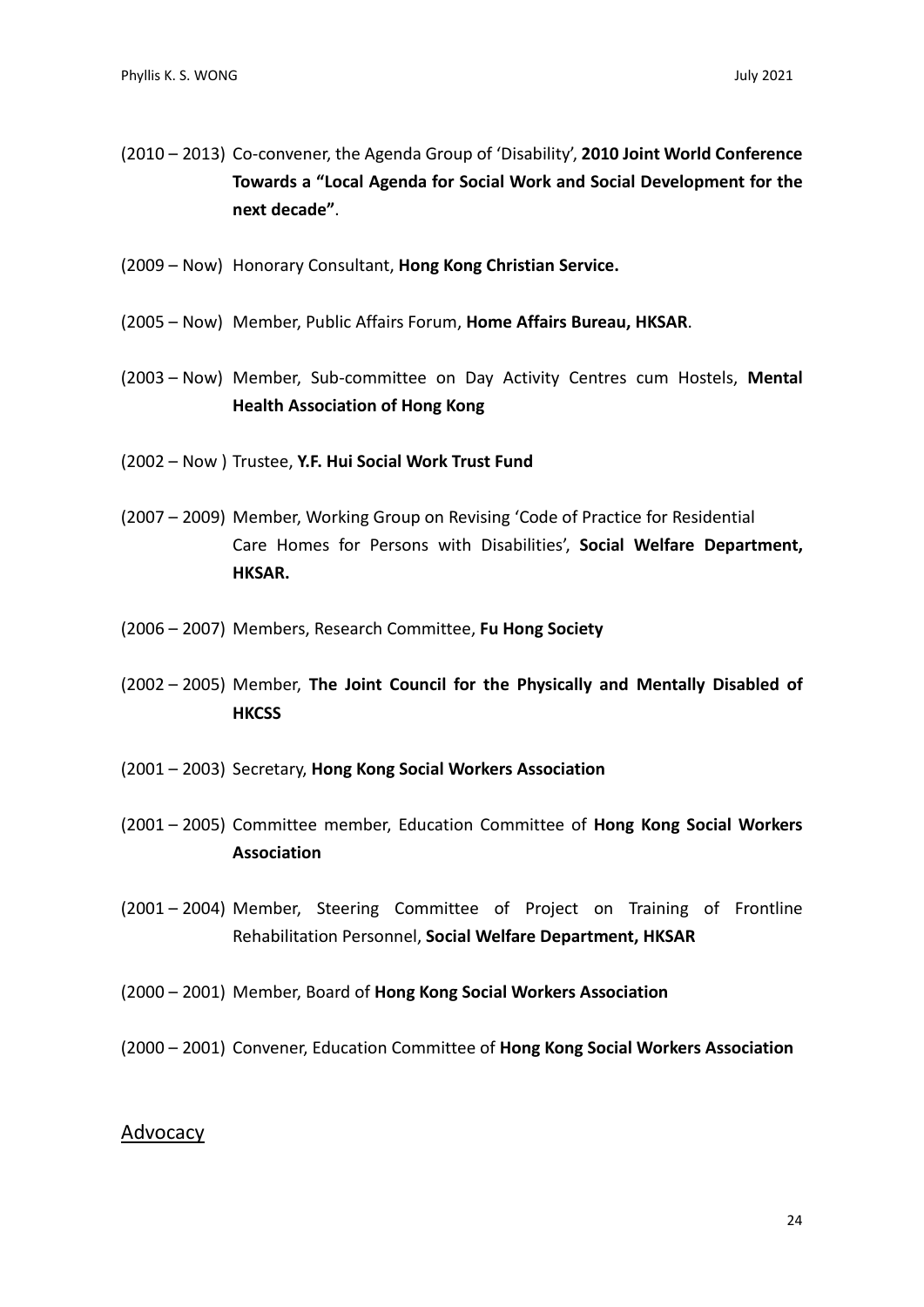(2017 – Now) Member, **Disability Watch**.

(2012 – 2014) Adviser, 《有祥的世界 **-** 獨立自主生活》 電影

- (2011 Now) Advocate, **The advocacy for getting concerns from the CE on the needs of people with disabilities**.
- (2010 2012) Advocate, **The advocacy for medical grants for persons who have neuromuscular disease**.
- (2006 2011) Advocate, **The advocacy of licensing of residential homes for persons with disabilities**.
- (2006 Now) Delivered presentations & submitted papers to the **LegCo hearing sessions** (9 times)

#### Public Relations and Media Appearances

- (23 Oct 2017) Special Series on Interpersonal Relationships of **Mingpao** 《智障也有 理想,父母放手築夢》
- (April 2017) An interview on the topic about advocacy of people with intellectual disabilities in **U-Beat Magazine** of CUHK, Issue 129, p. 39 - 41.《大學線 月刊》第 129 期,題目為《智障人士奪回倡導權:「誰都不代表我」》, 頁 39 - 41。
- (March 2017) An interview with the topic 'Living with disabled parents: Children with disabled parents gain different perspectives on life' **Varsity** of CUHK, Issue 143, p. 40 - 43.
- (23 March 2017) Press conference on 'Report on Better Protection of Legal Rights for Vulnerable Victims / Witnesses' – **RTHK News**
- (21 Nov 2016) Special Series on Interpersonal Relationships of **Mingpao** 《智障夫妻 –荊棘中成長》
- (2 Nov 2016) An interview by **The Initium** with the topic《智障人士爭自決 立法會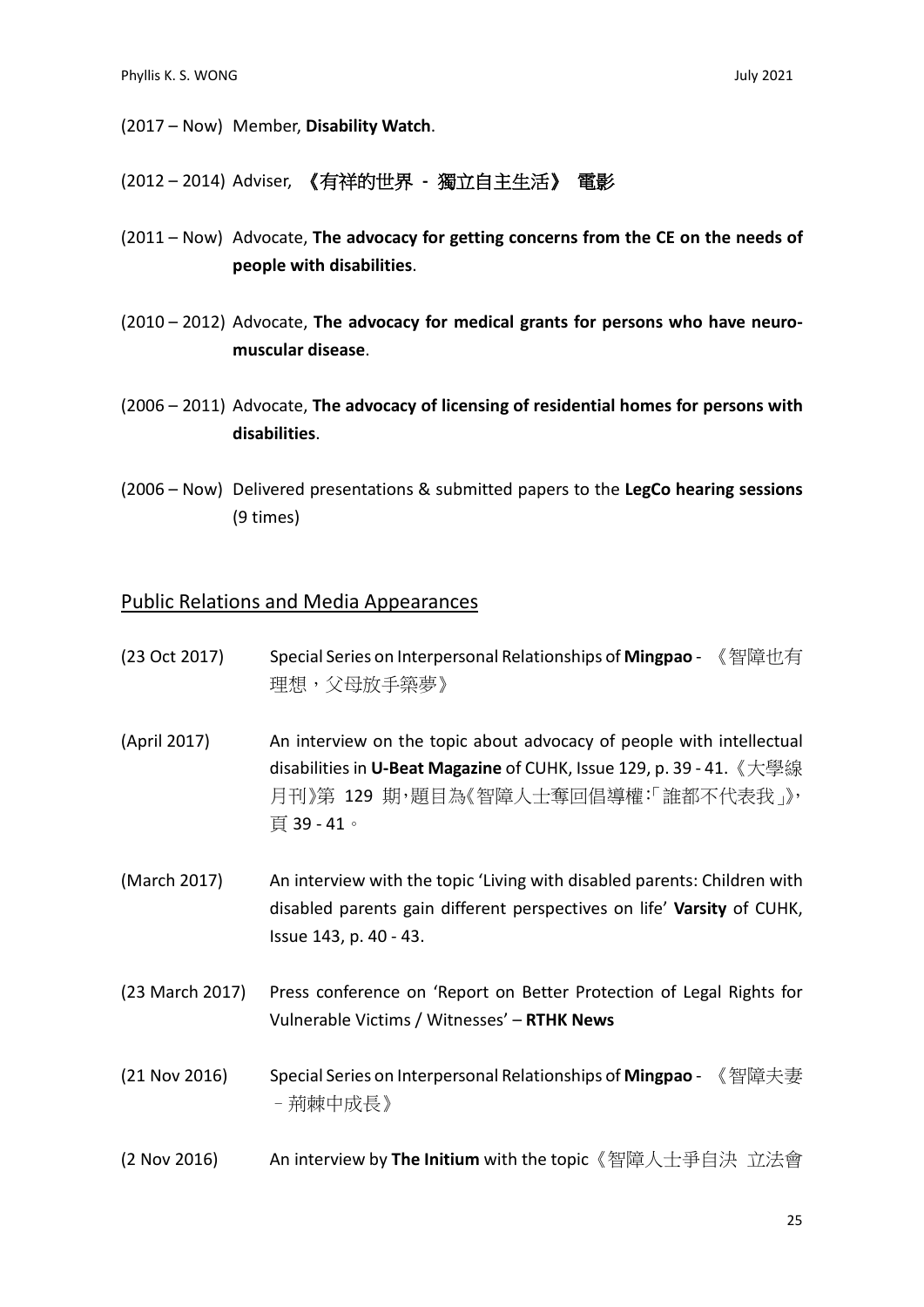上高呼:請停止把我們當成小孩》.

- (25 October 2016) A letter to the editor of The Initium 《港府監管漏洞,縱容人間煉 獄》
- (21 October 2016) An interview by **Hong Kong 01** for the topic《人間地獄般的殘疾人院 舍,為何仍能立於香港?》.
- (26 June 2015) A radio interview programme 快樂 Free D, broadcast on **RTHK DAB 31** with the topic 'Resilience of Carers of People with Disabilities"
- (12 July 2014) A letter to the editor of **Mingpao** -《殘疾人士照顧者的窘局何時了?》
- (4 October 2013) Press conference on 'Stressful Situations of Carers of People with Disabilities'
- (19 May 2013) A radio interview programme 非常人物生活雜誌, broadcast on **RTHK Radio One** with the topic 'Social Inclusion'
- (9 July 2011) Press interview on 'Restaurants with Barrier-free Design' **Mingpao**
- (6 December 2009) Press interview on 'Barrier-free Environment' **Macau Daily**
- (15 June 2009) Press conference on 'Bringing Barrier-free Environment into Chained Fast Food Shops' – **Mingpao, Wen Wei Pao & am730**
- (16 April 2007) 專家說書 **HK Economic Times**
- (2 February 2007) Press interview on 'Leisure Patterns of People with Mild Intellectual Disabilities – **Mingpao & HK Economic Times**
- (20 January 2006) Press interview on 'Licensing on Private Hostels for People with Disabilities' – **Mingpao, HK Economic Times, SCMP, Apple Daily, Oriental Daily & Sing Tao**
- (1 December 2004) Press interview on 'Self-Determination of People with Mild Intellectual Disabilities' - **Mingpao**